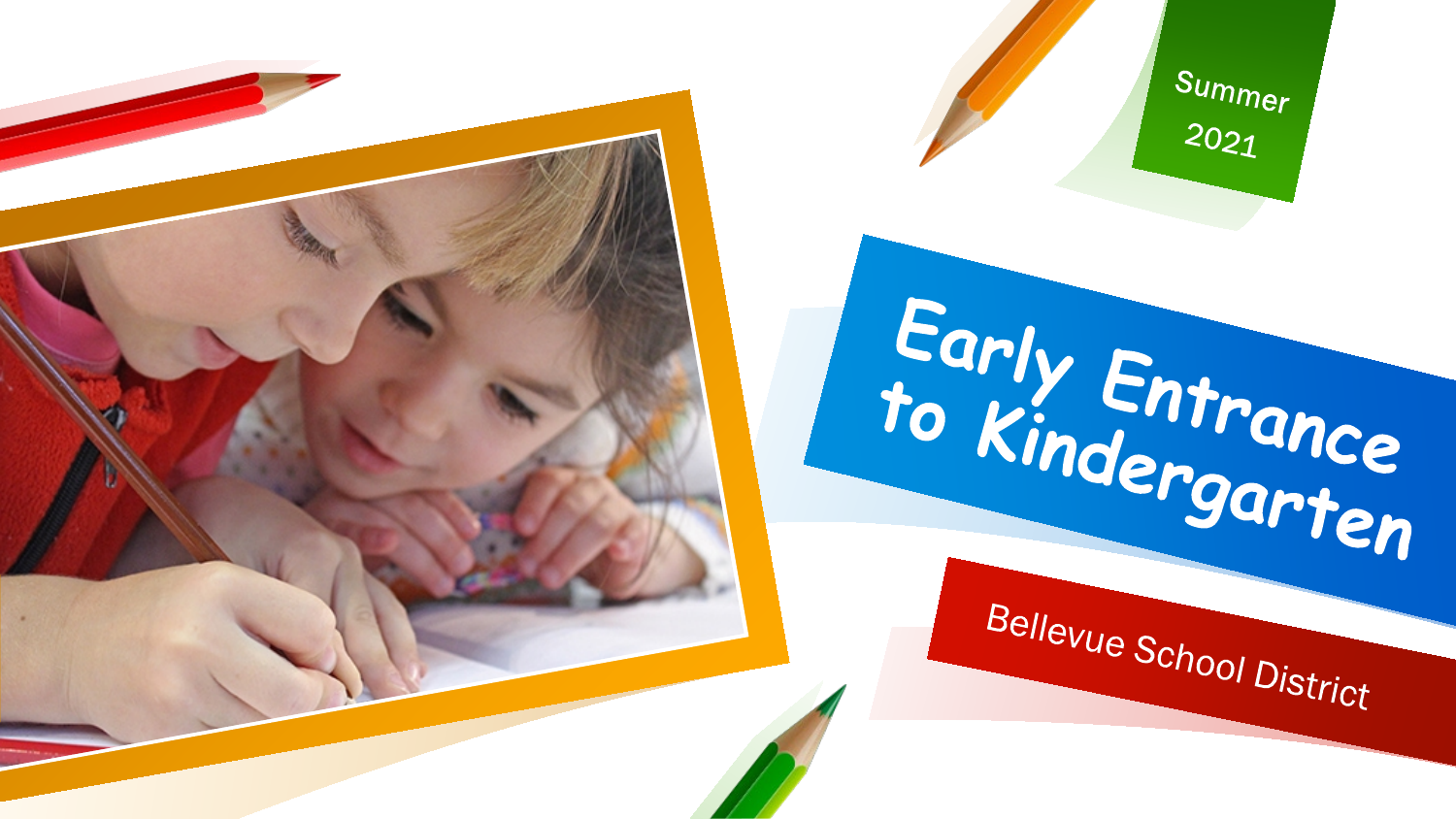# Welcome to BSD!

#### OVERVIEW OF PRESENTATION

- Research findings
- Identification process
- Screening process
- Testing process

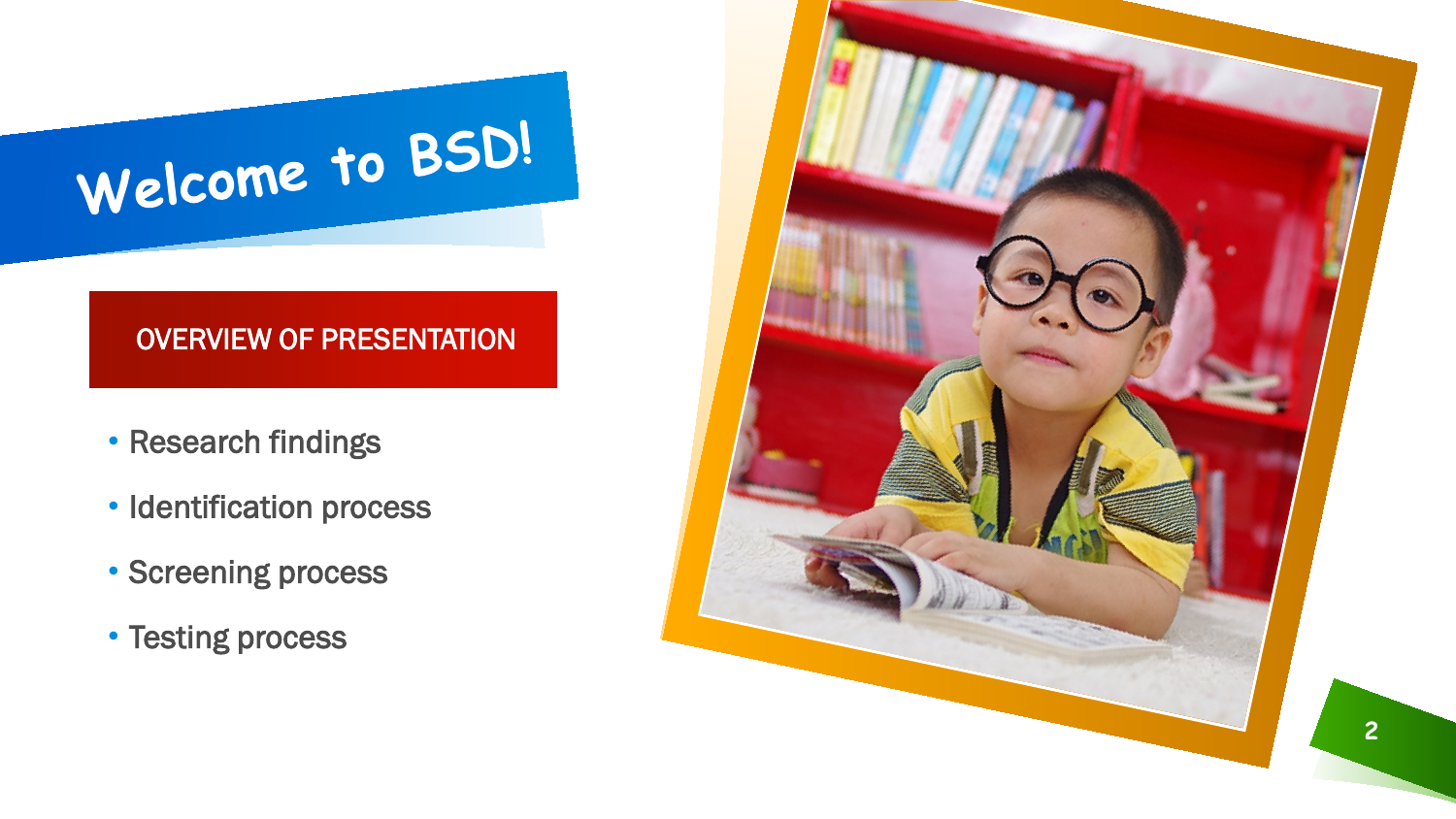

## Debbie Brandt, EEK Schedule/Testing Coordinator

### brandtd@bsd405.org

Testing coordinator, appeals contact

### Beth Orr, Office Manager ELP

### EEK@bsd405.org

Application questions, residency questions, payment questions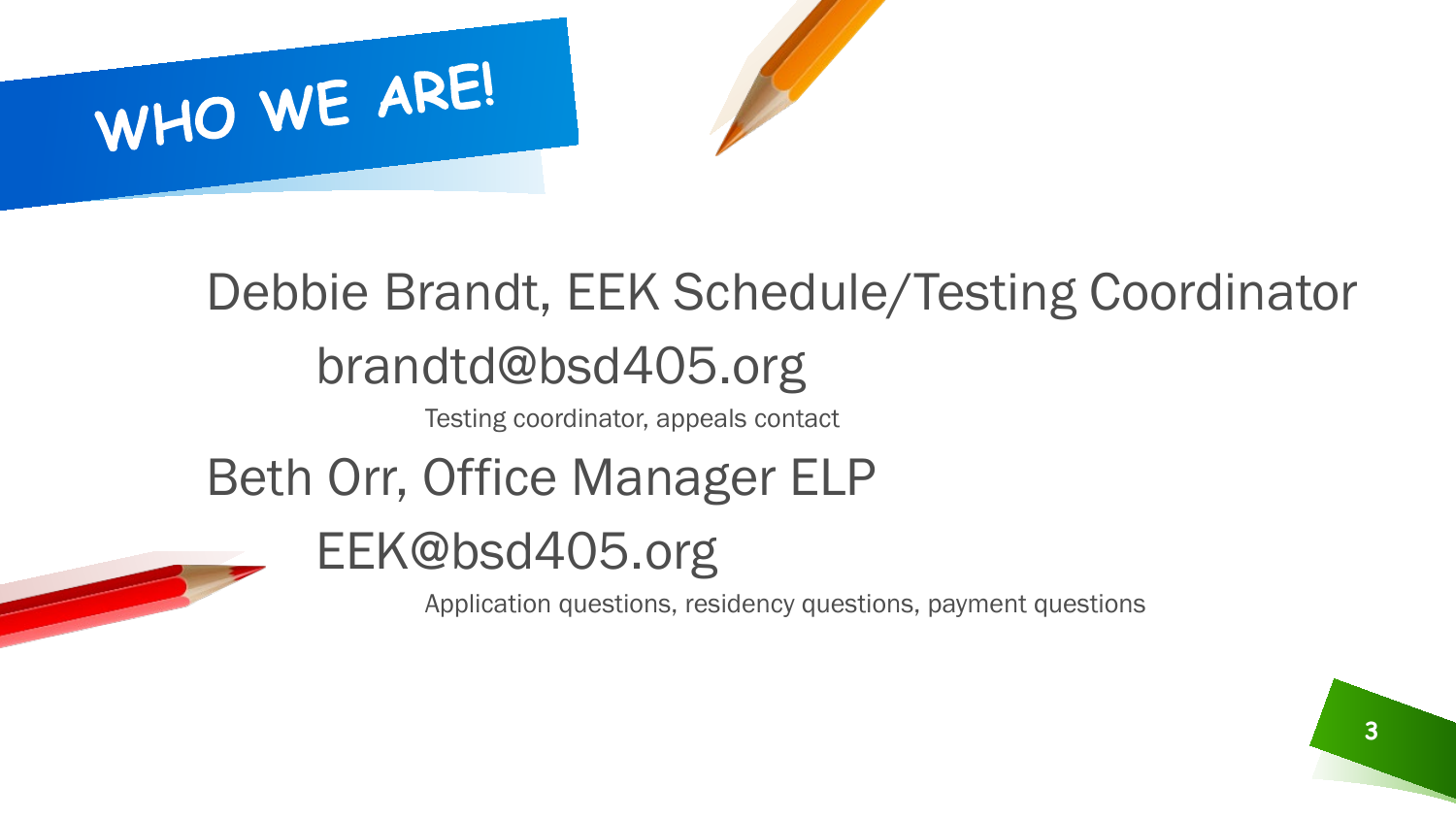

- 3110-WA state cut-off for entering K is age 5 by August 31st
	- [Procedure 3110.1P](https://bsd405.org/wp-content/pdf/policy/3110-1p.pdf) Early Entrance only considered for children who will be 5 between Sept 1<sup>st</sup> - Oct 31<sup>st</sup>, 2021

• Must show proof of residency in BSD to apply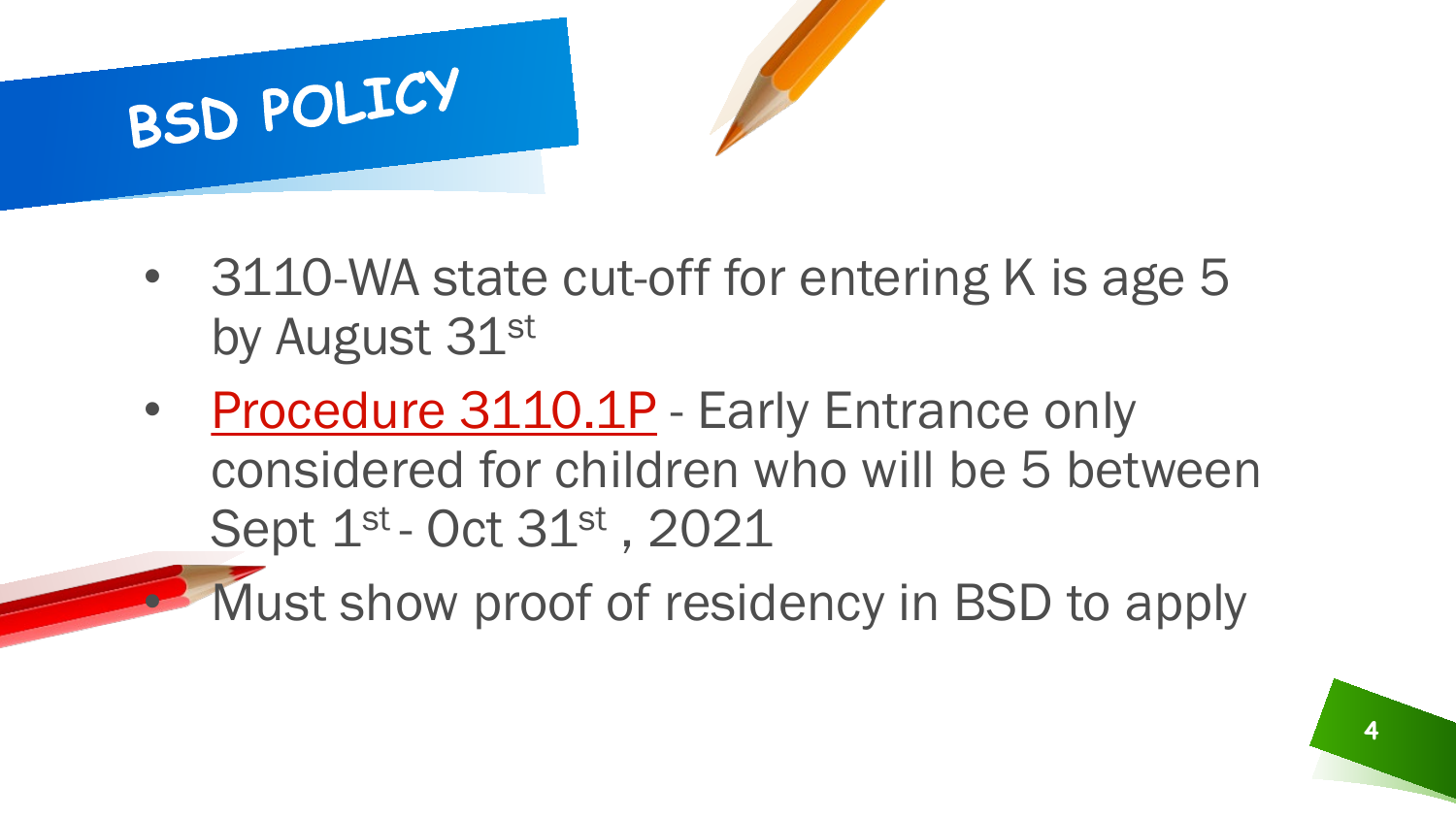



- Traditionally, it was accepted that the most academically advanced children in Kindergarten would have the most promising futures.
- We now know that children with strong socialemotional skills in Kindergarten have the most promising futures.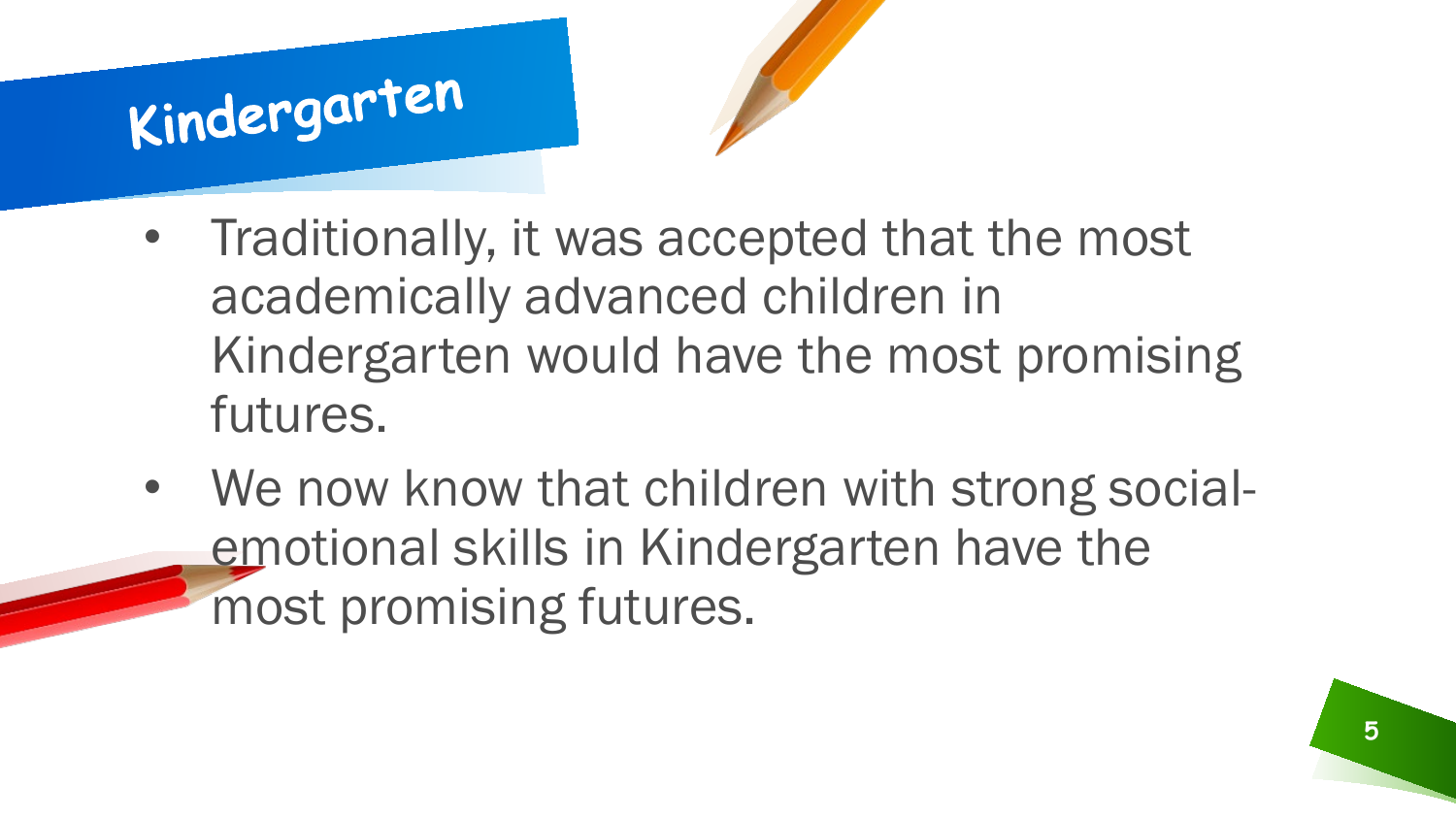#### **Social skills are a better predictor for success than academics\***

• Socially competent children in kindergarten were much more likely to have a college degree and a full-time job by 25.

Social Skills

• Socially limited children have an increased chance of negative outcomes including addiction, being arrested and unemployed.

**\*2015 Duke University and Pennsylvania State University study followed children from Kindergarten for over 20 years has shown that their social skills entering Kindergarten are a better predictor of success than academics. 6**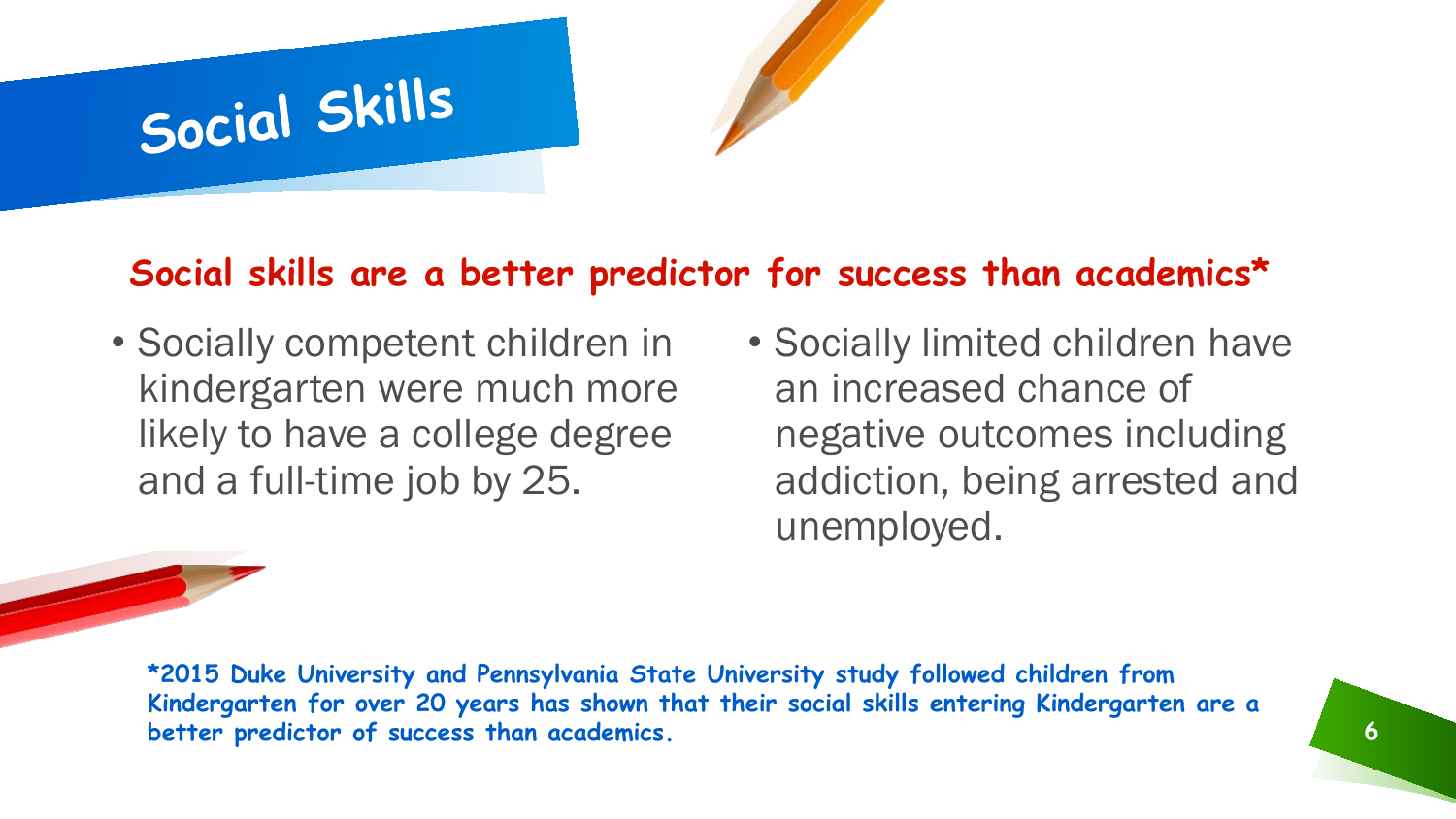



- Perform better throughout all their academic career
- Better odds of attending college and graduation from an elite institution
- Academic "Red Shirting"
- The gap occurs at all socioeconomic levels
- Social and cognitive differences between children who are nearly a year apart can be very dramatic

**\*National Bureau of Economic Research**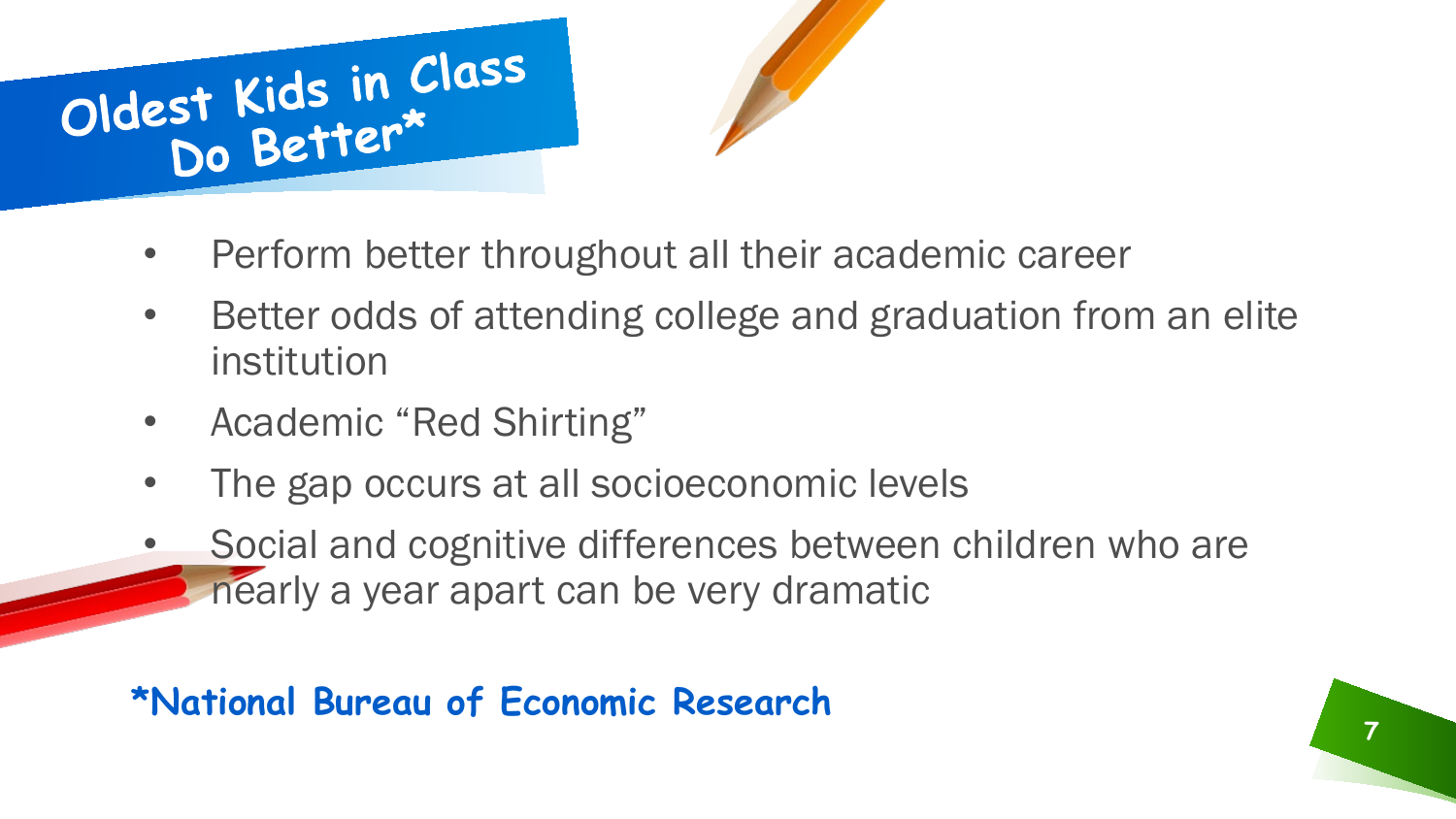



- Washington State has entering kindergarten assessments [\(WaKids](https://www.k12.wa.us/student-success/testing/state-testing-overview/washington-kindergarten-inventory-developing-skills-wakids))
- Six aspects of development are measured (Social-Emotional, Physical, Language, Cognitive, Literacy, Math)
- Each child is unique and develops in their own way at different paces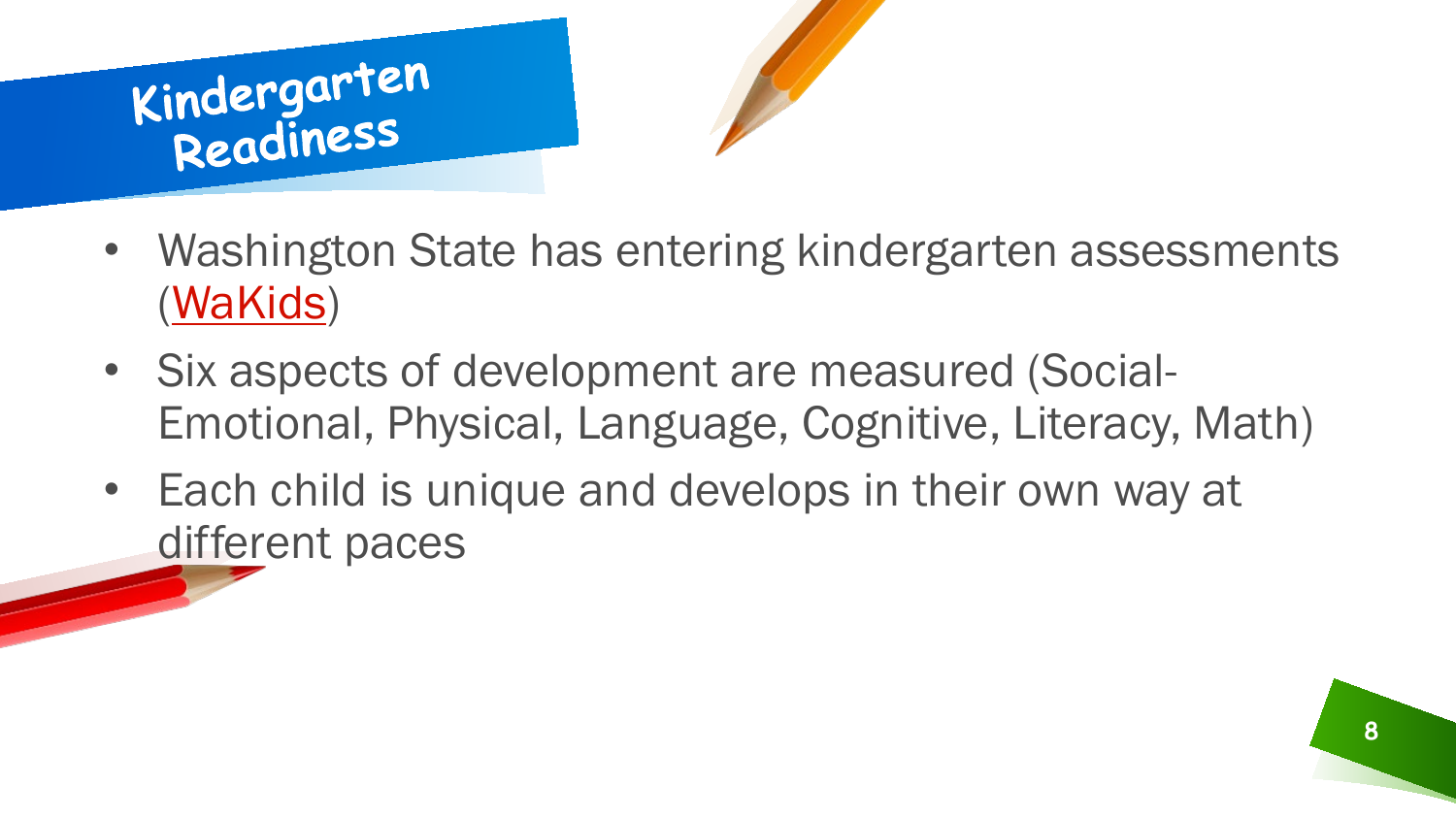## Social Emotional

### Crucial Social Skills **Entering** Kindergarten



- Cooperation with peers
- Helpfulness to peers
- Ability to read and understand

feelings

• Problem-solving ability without adult intervention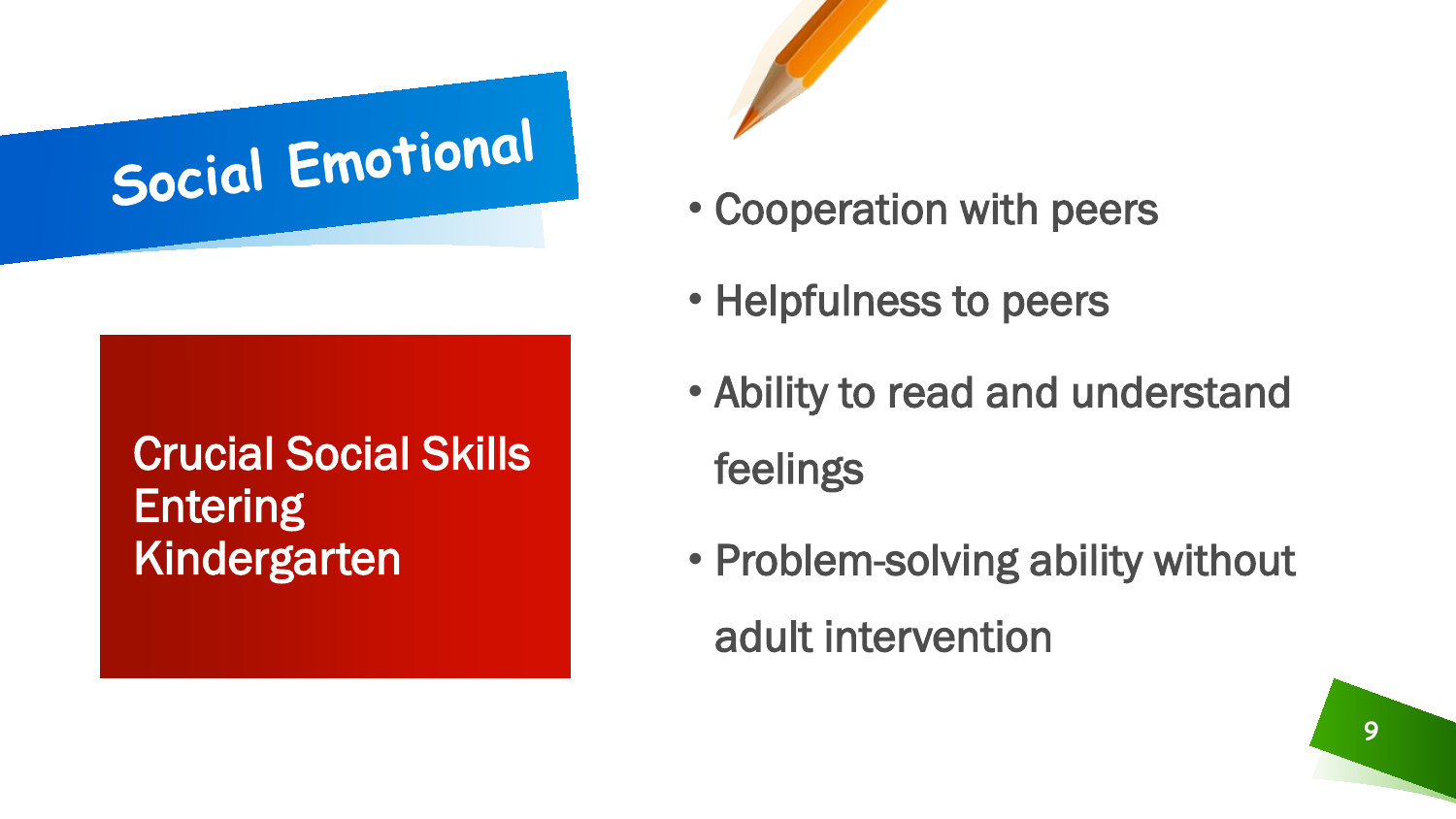# Social Emotional (cont.)

### Crucial Social Skills **Entering** Kindergarten



• Sustains focus until task is

completed

- Accepts reasonable challenges, continues through frustration
- Expresses self appropriately (e.g., without fighting/crying)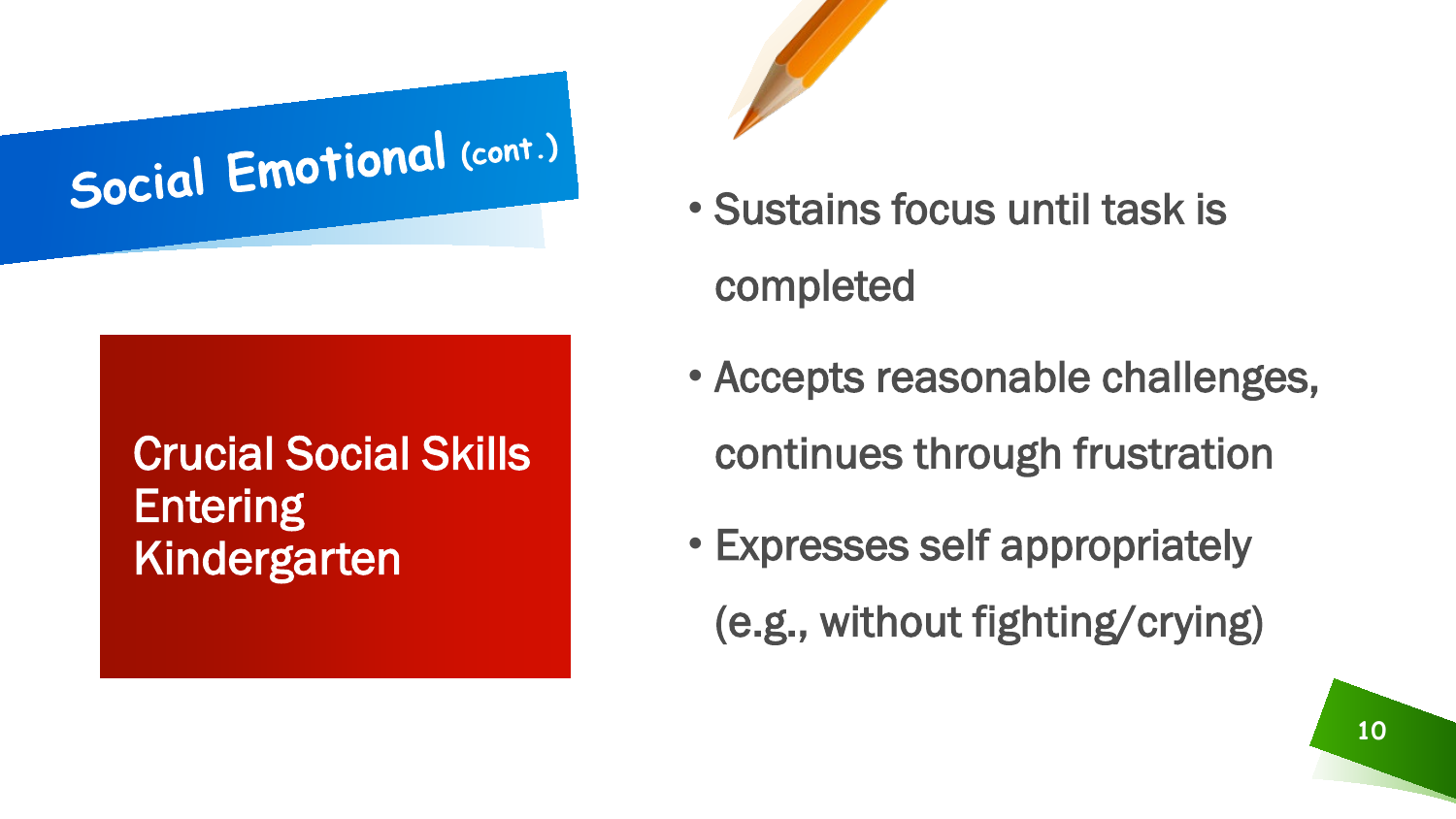



- Emotional/behavioral regulation
- Persistence
- Attentiveness
- Verbal skills (auditory memory, verbal reasoning)
- Fine motor & visual-motor skills (drawing, copying shapes, visual memory)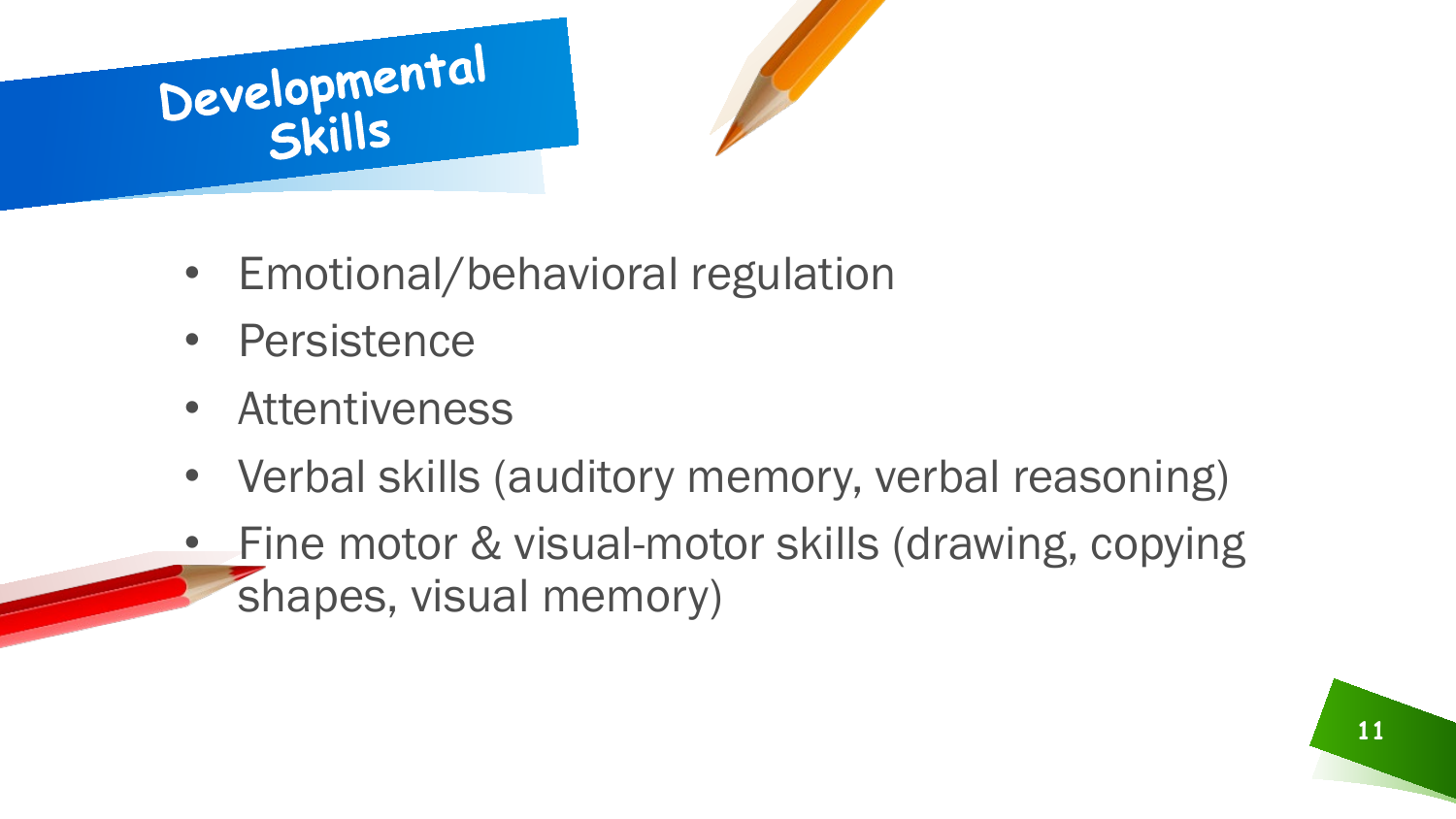

- Has extensive vocabular, including technical words (e.g., pediatrician)
- Describes relationships between objects
- Links spoken communication to written language
- Uses language that stimulates concept development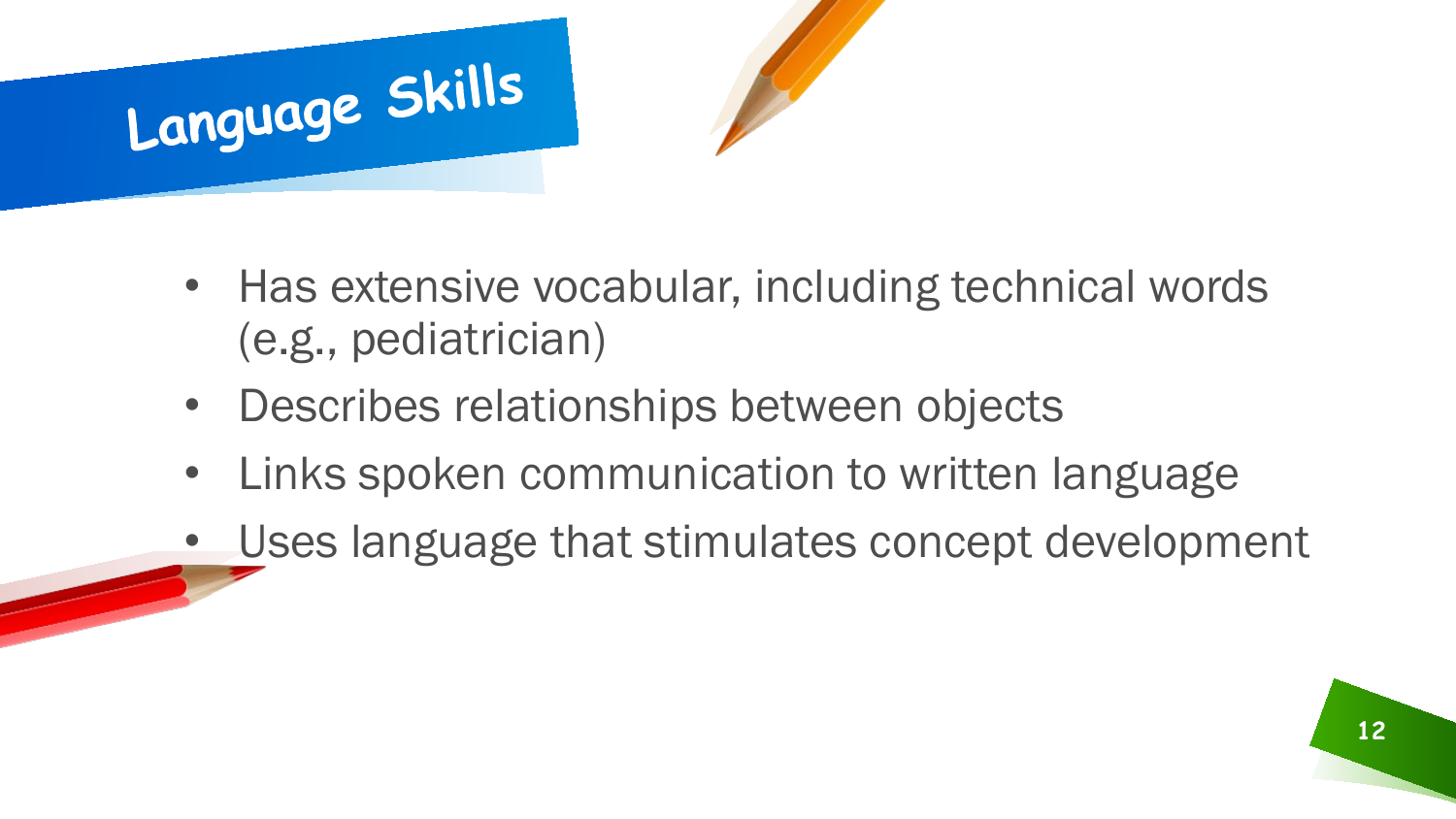



- Early math concepts (knowledge of numbers, ordinality)
- Early language & reading skills (vocabulary, knowledge of letters, words, beginning/ending word sounds)
- General knowledge of the world (physical & social science)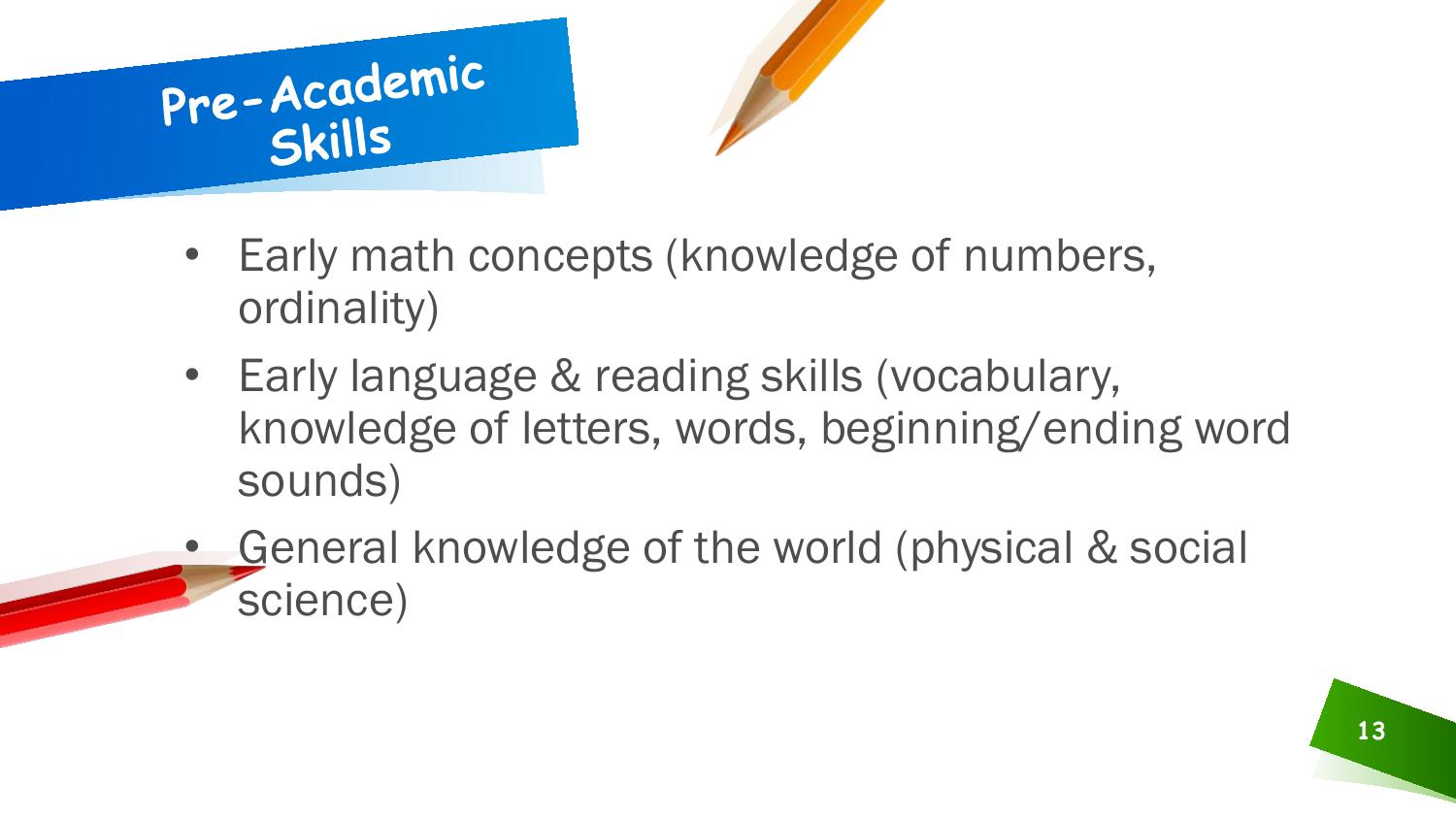



- Relates information learned about natural world
- Uses basic numbers & counting operations
- Blends letter-sounds into words



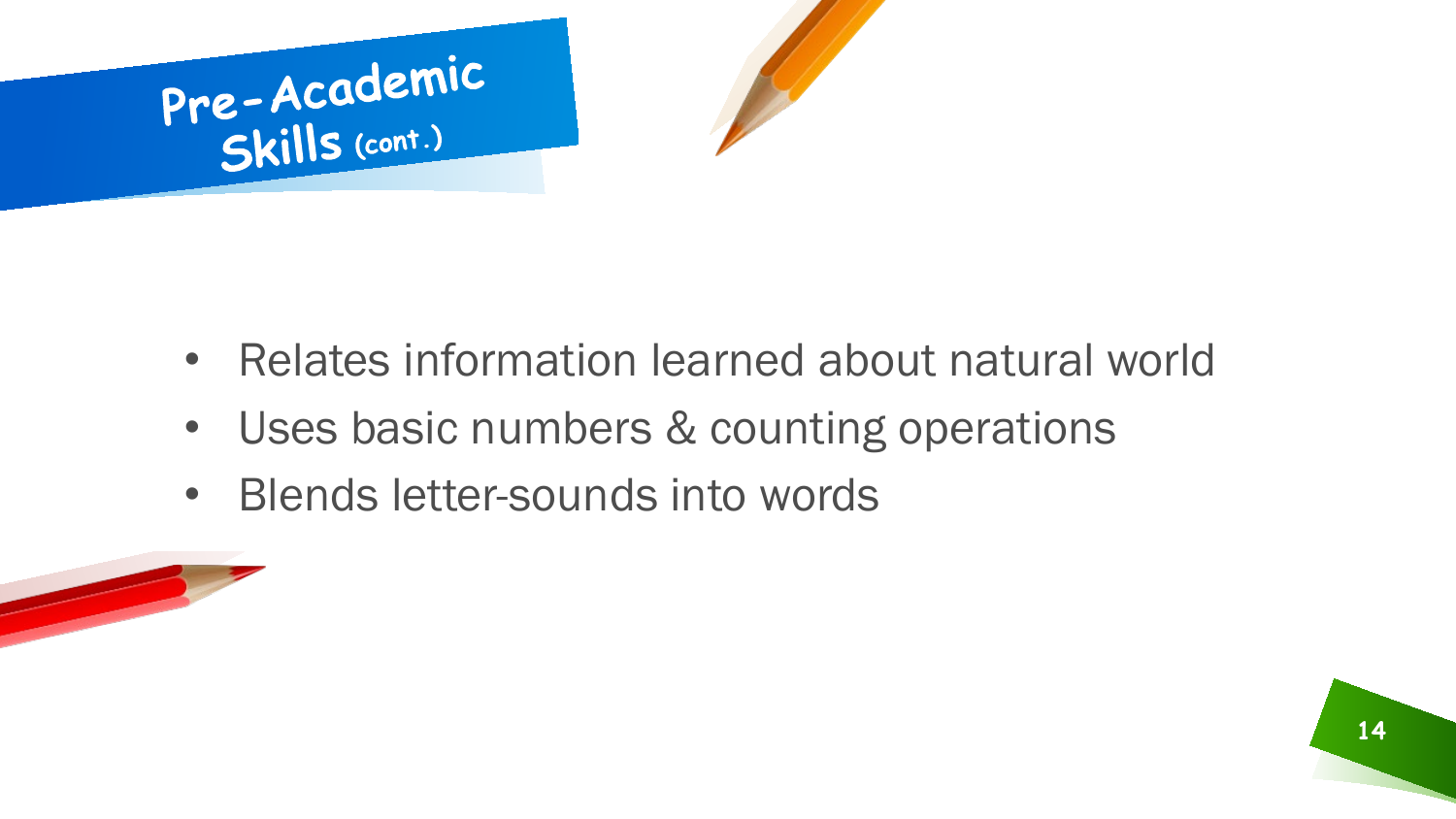



- Writes most letters in name
- Able to copy more complex shapes & designs



**15**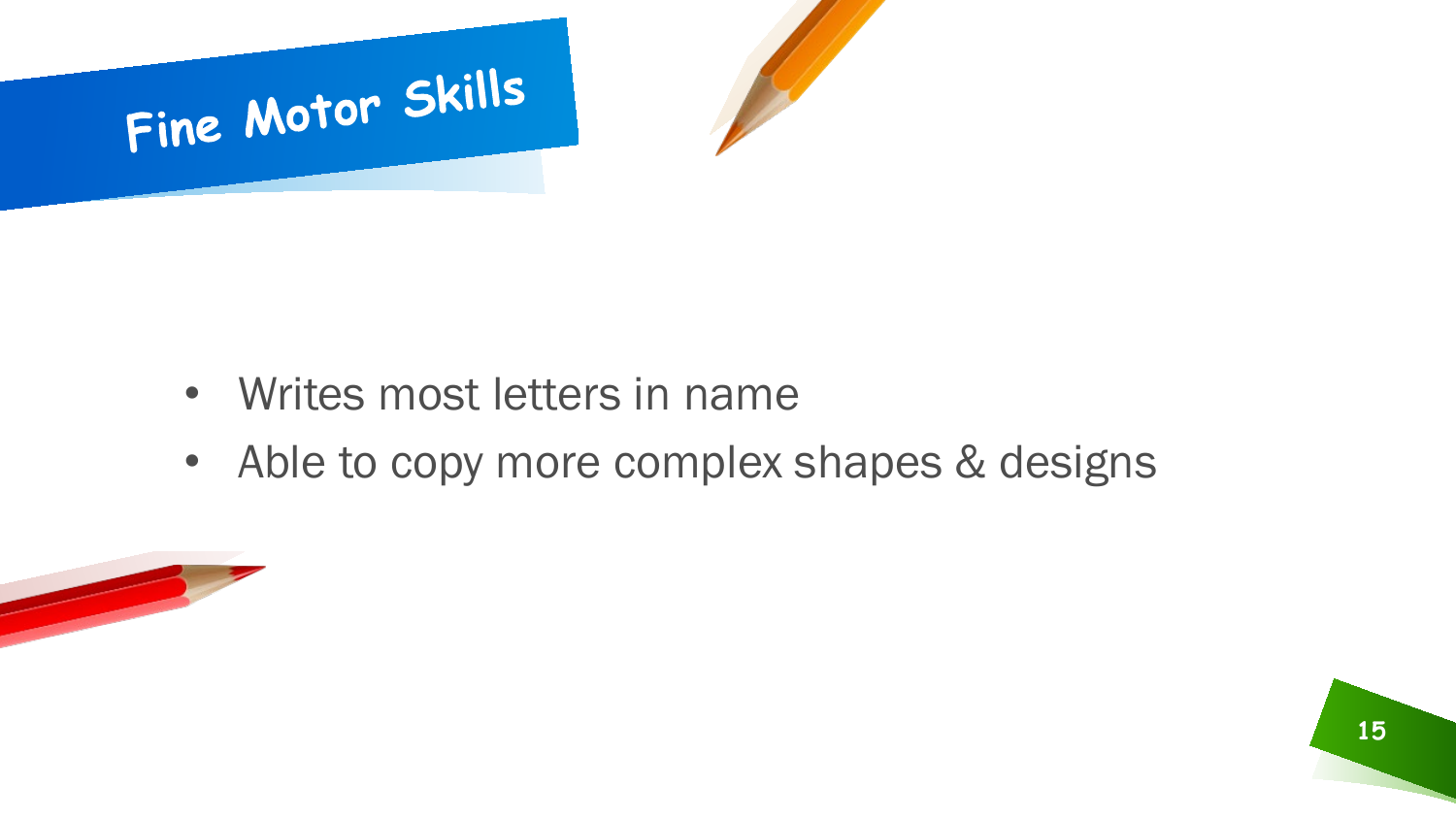



- Greater than  $\geq 1$  ability ahead of peers by at least ¼ their age
- Long attention span
- Early ability to reason abstractly
- Early verbal ability
	- Strong mathematical skills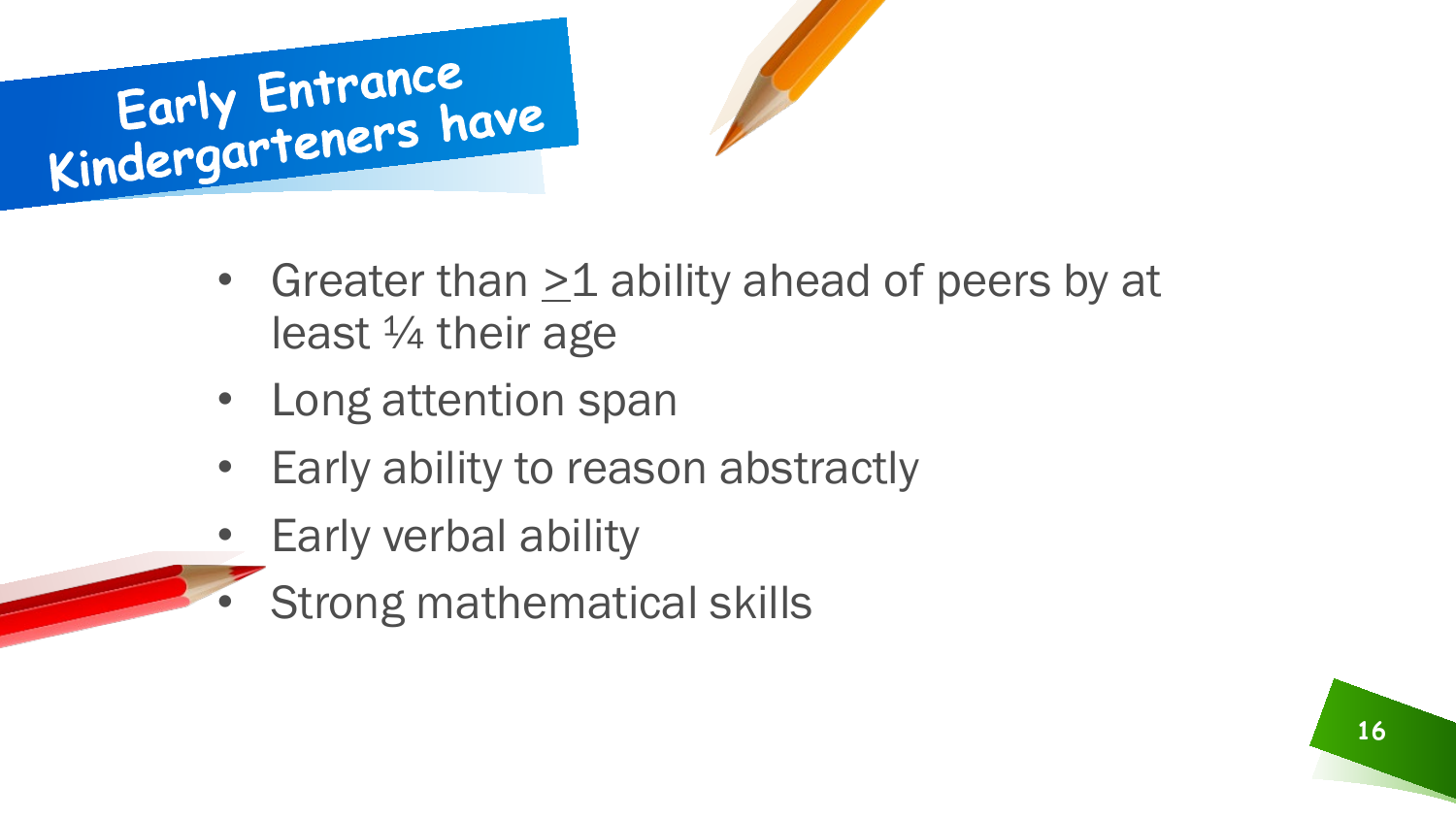



- Cognitive solve visual spatial puzzles and knowledge of vocabulary
- Motor basic coordination tasks
- Visual-motor paper-pencil tasks, copying shapes
- Language expressive/receptive communication skills
- Social/Emotional –Teacher questionnaires and input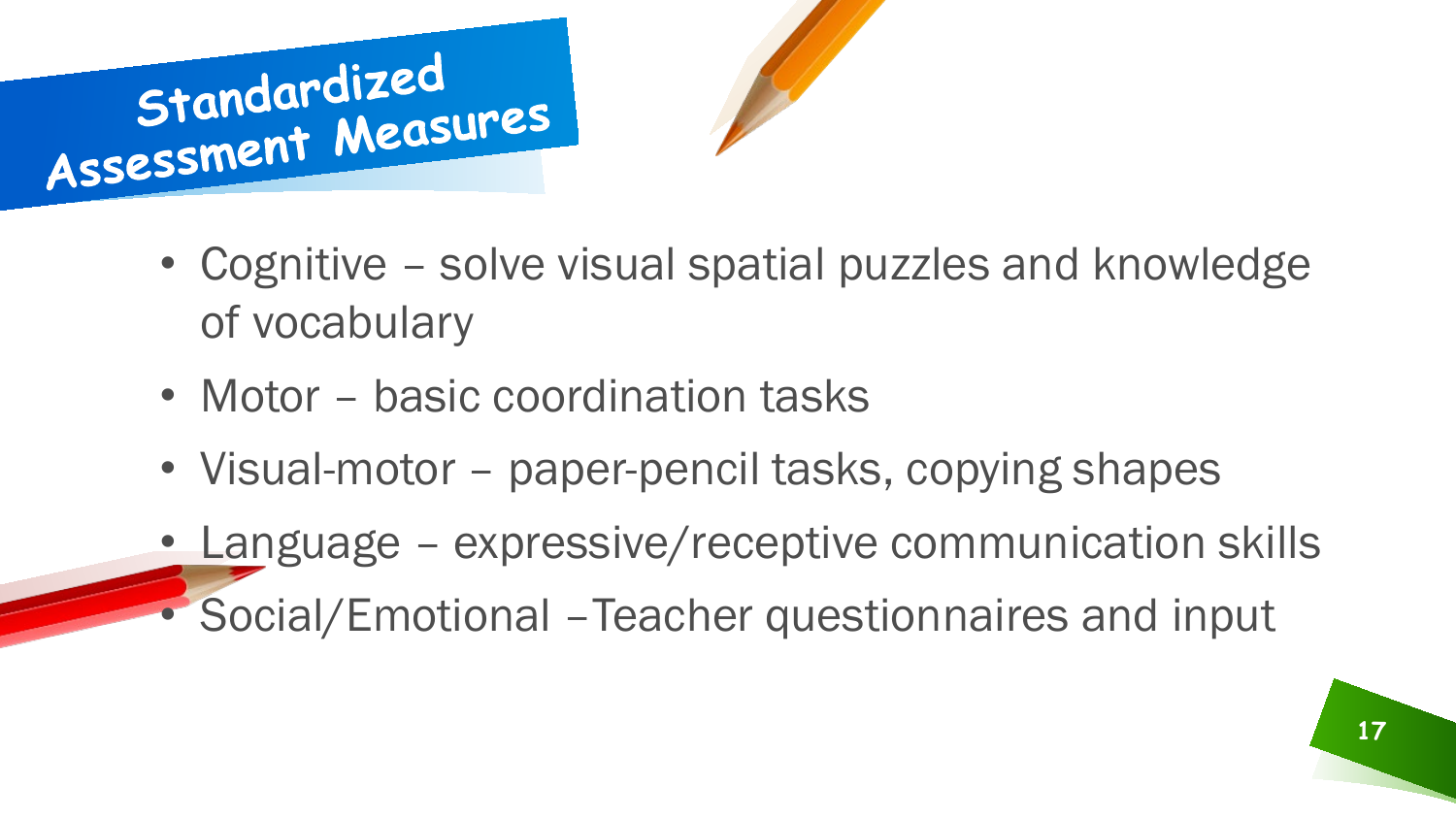



- Parents/guardians can submit a request for screening.
- Must have moved to the Bellevue School District Boundary and be an established resident after April 1<sup>st</sup>, 2021, for summer testing.
- All applicants are screened in the social-emotional domain first.
- If applicant meets threshold of skills at or above 90<sup>th</sup> percentile, they will be eligible for further testing.
- Parents/guardians submit testing applications along with applicable fees.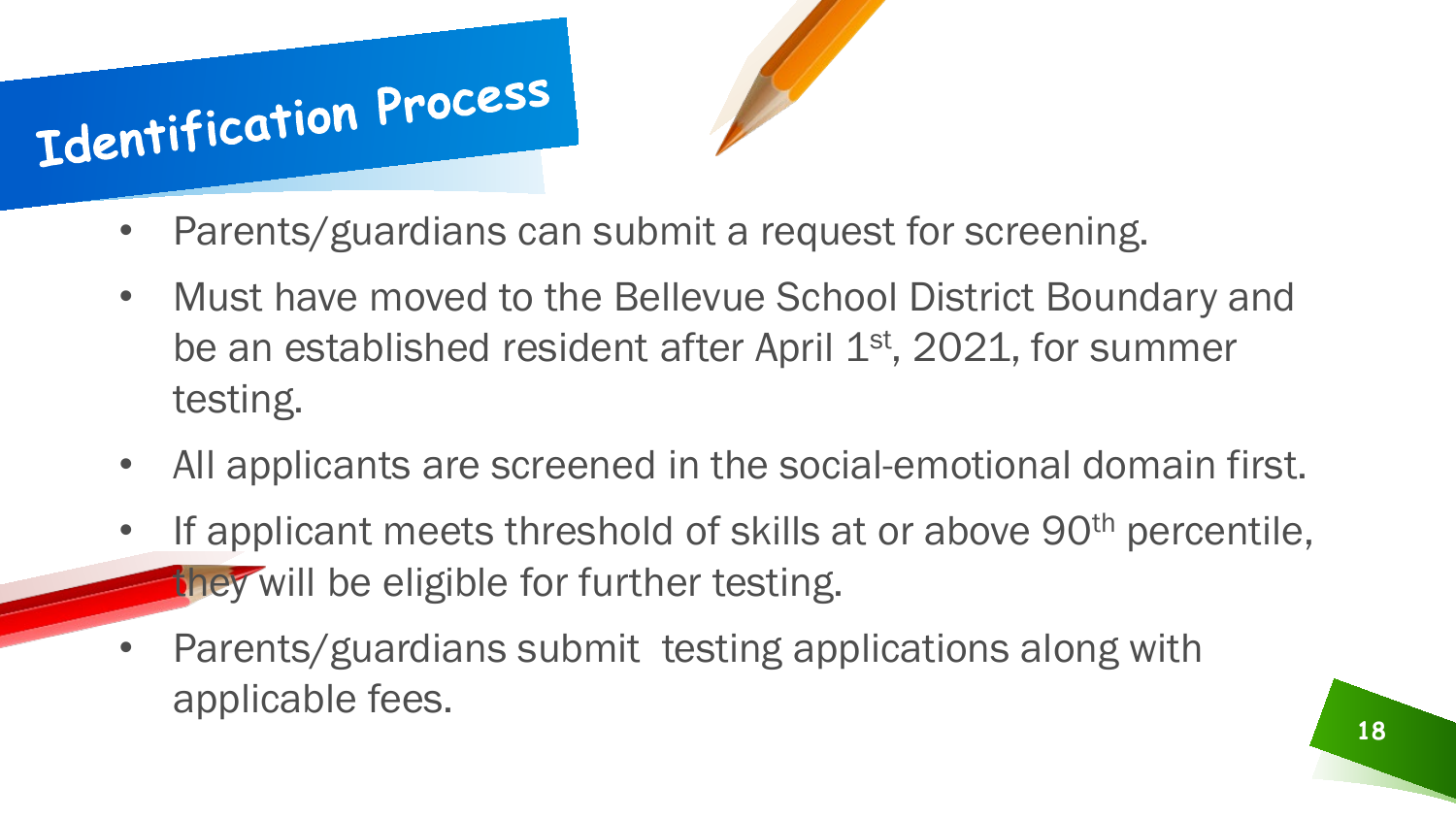# Screening Request

Parents/Guardians Submit Screening Application Packet



- Screening application form sent to teachers
- Parent questionnaire
- Personal check or money order for \$75
- **Establish Residency** (possible ways on checklist)
- EEK Checklist
- **All materials to the ELP Office, address is listed on the checklist**
- **Upon receipt you will be given the social emotional screener to give to your child's preschool/daycare teacher**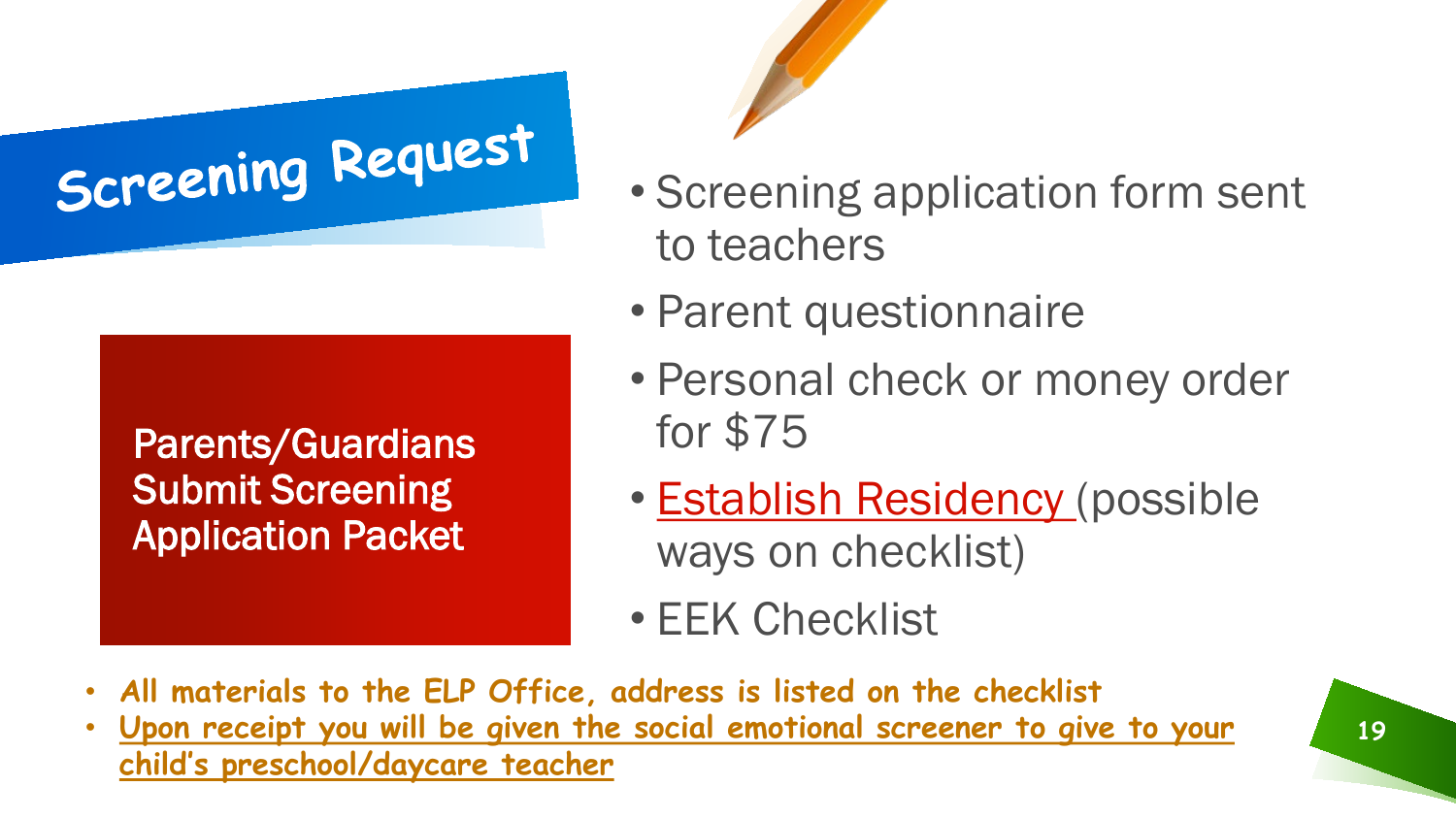



- Social Skills screener and teacher questionnaires must be received by August 22nd
- Screener is scored
- Parent letter with results will be emailed no later than August 24th , 2021
	- **If applicant scores in the 90<sup>th</sup> percentile rank or higher, they are** eligible for further testing in four assessment areas: cognitive, large/fine motor, and visual-motor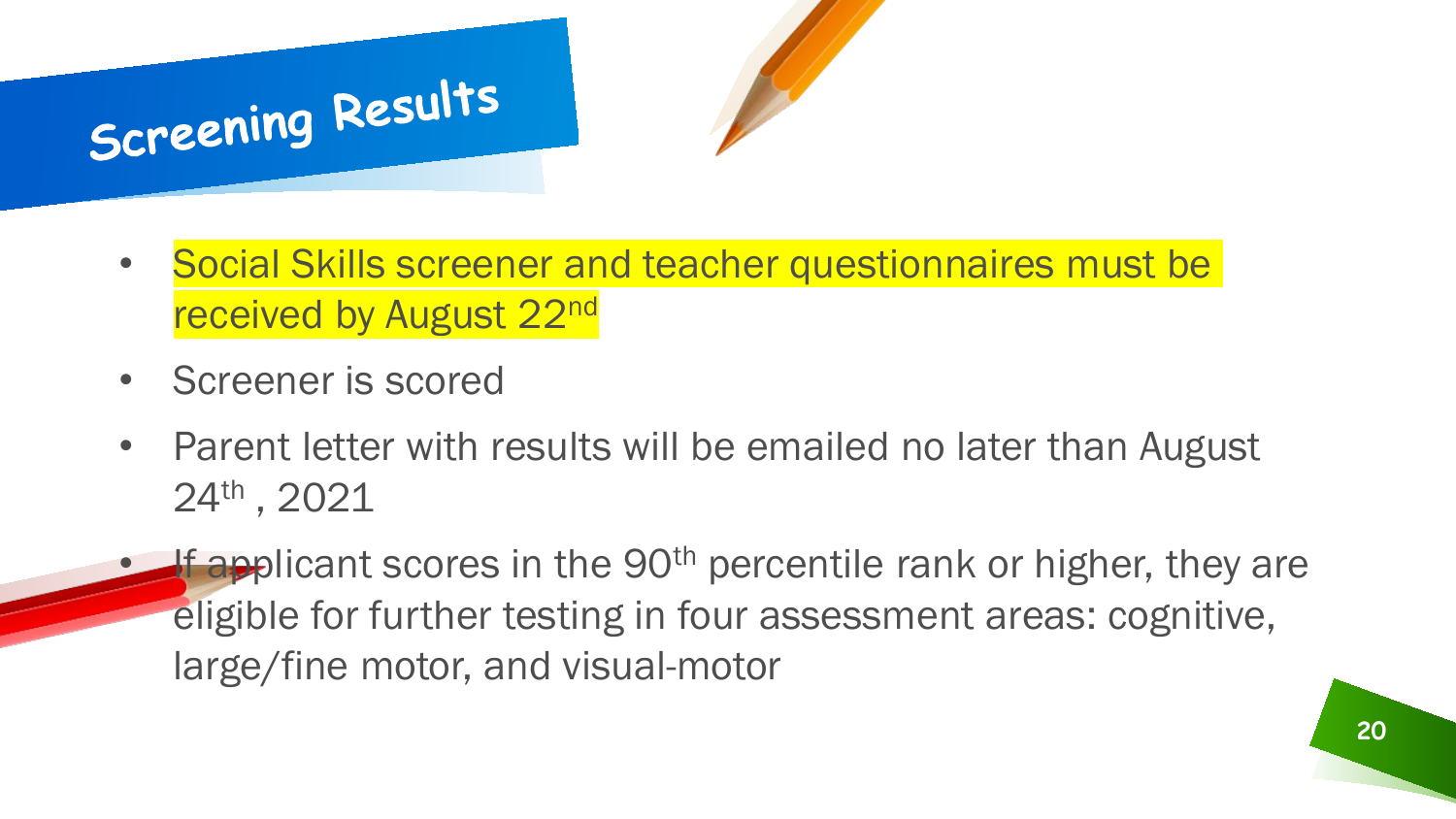



- Parents/guardians will complete the testing application and submit the testing fee of \$300
- Testing appointment confirmation sent via email.
- Testing will take place end of August 2021
- Testing dates/times cannot be requested or changed due to a rigorous testing schedule

Five Assessment Areas: cognitive, large/fine motor, visual-motor, social/emotional and language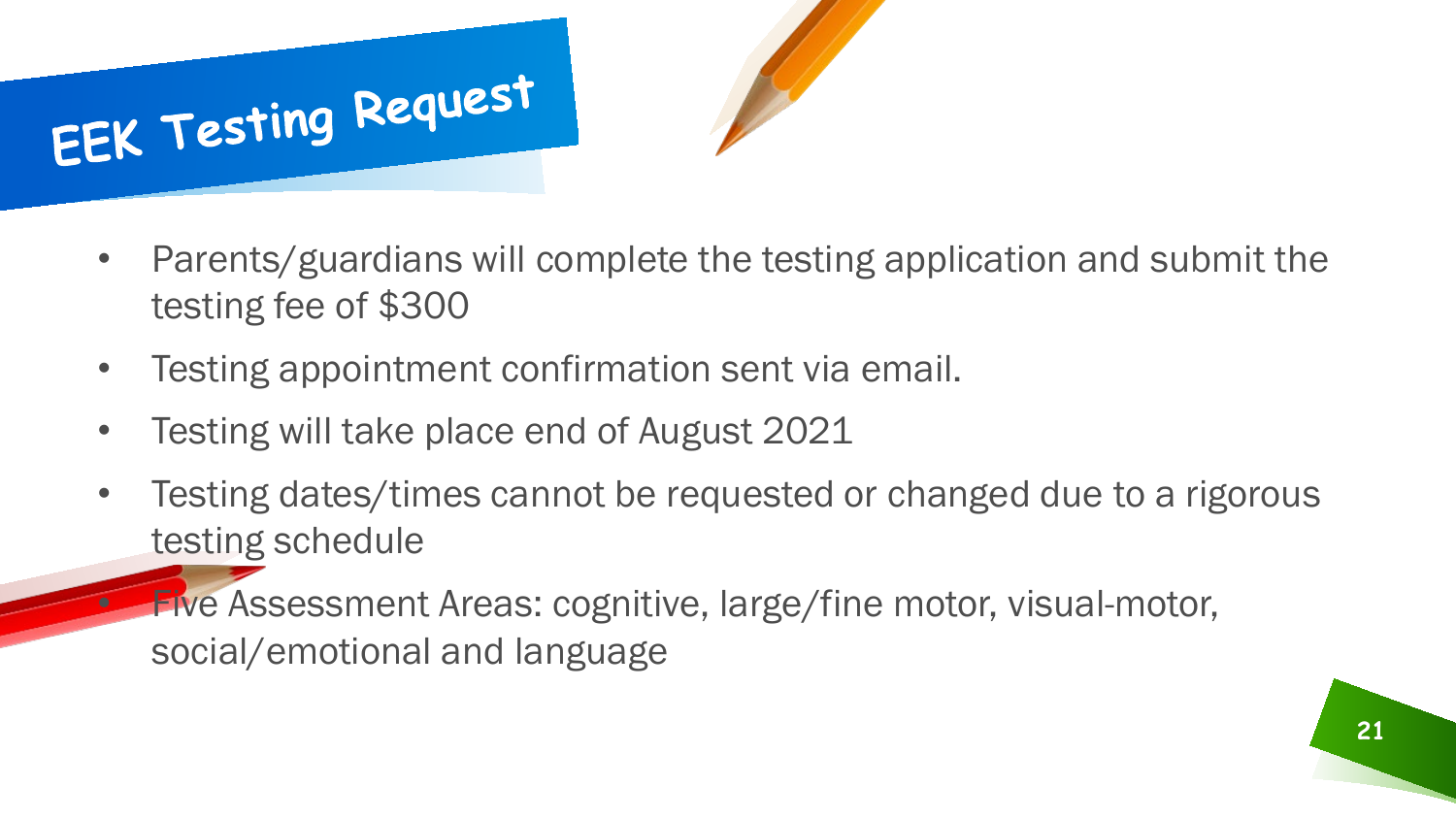



- Length of testing approximately  $1 1\frac{1}{2}$  hours
- Test administered in English only
- 1:1 testing situation

**• Parents not allowed in testing area**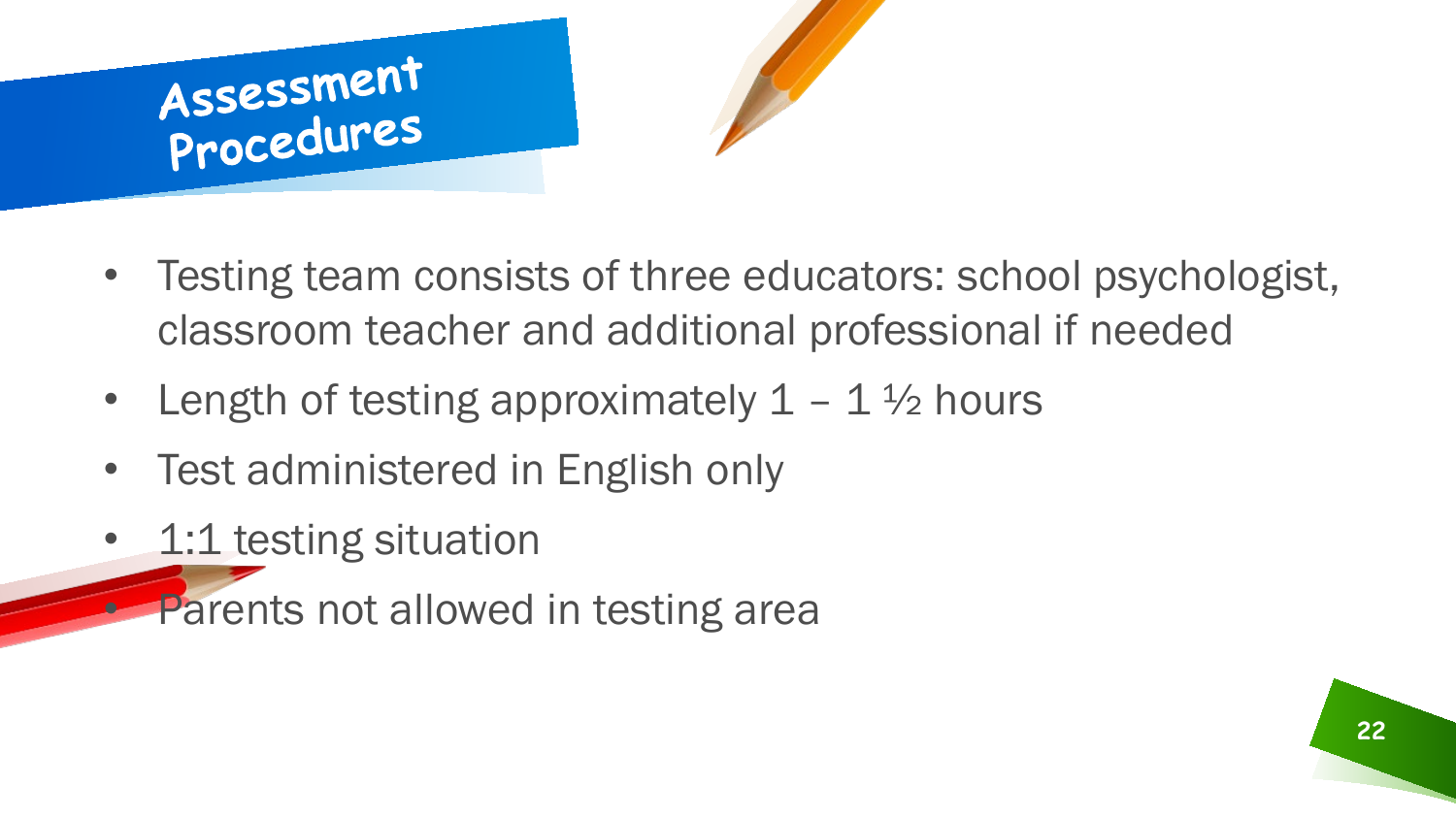

- If your child is sick on the day of your testing appointment, please call or email the Early Learning Program office to cancel and request a make-up testing appointment (if available)
- Parents must stay on the premises for the duration of the testing appointment
- EMAIL: [EEK@BSD405.ORG](mailto:EEK@BSD405.ORG)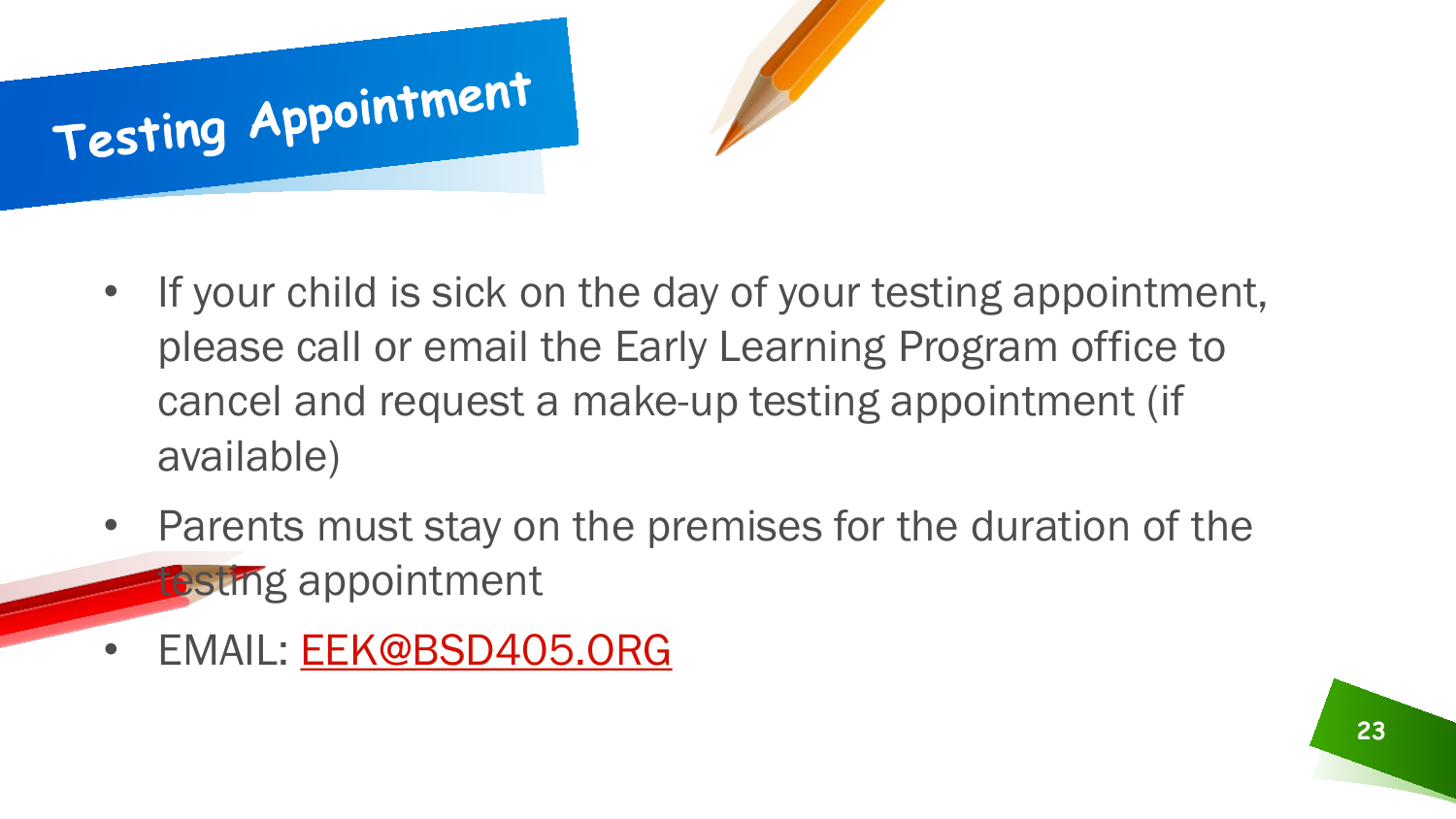



- Test scores will be evaluated using Bellevue School District scoring criteria
- Minimum score for consideration:
	- Cognitive and Communication  $-90<sup>TH</sup>$  percentile
	- Developmental areas must be six months' advanced of child's chronological age  $(5 - 5 \frac{1}{2})$  year old age equivalency)
- Teacher input weighed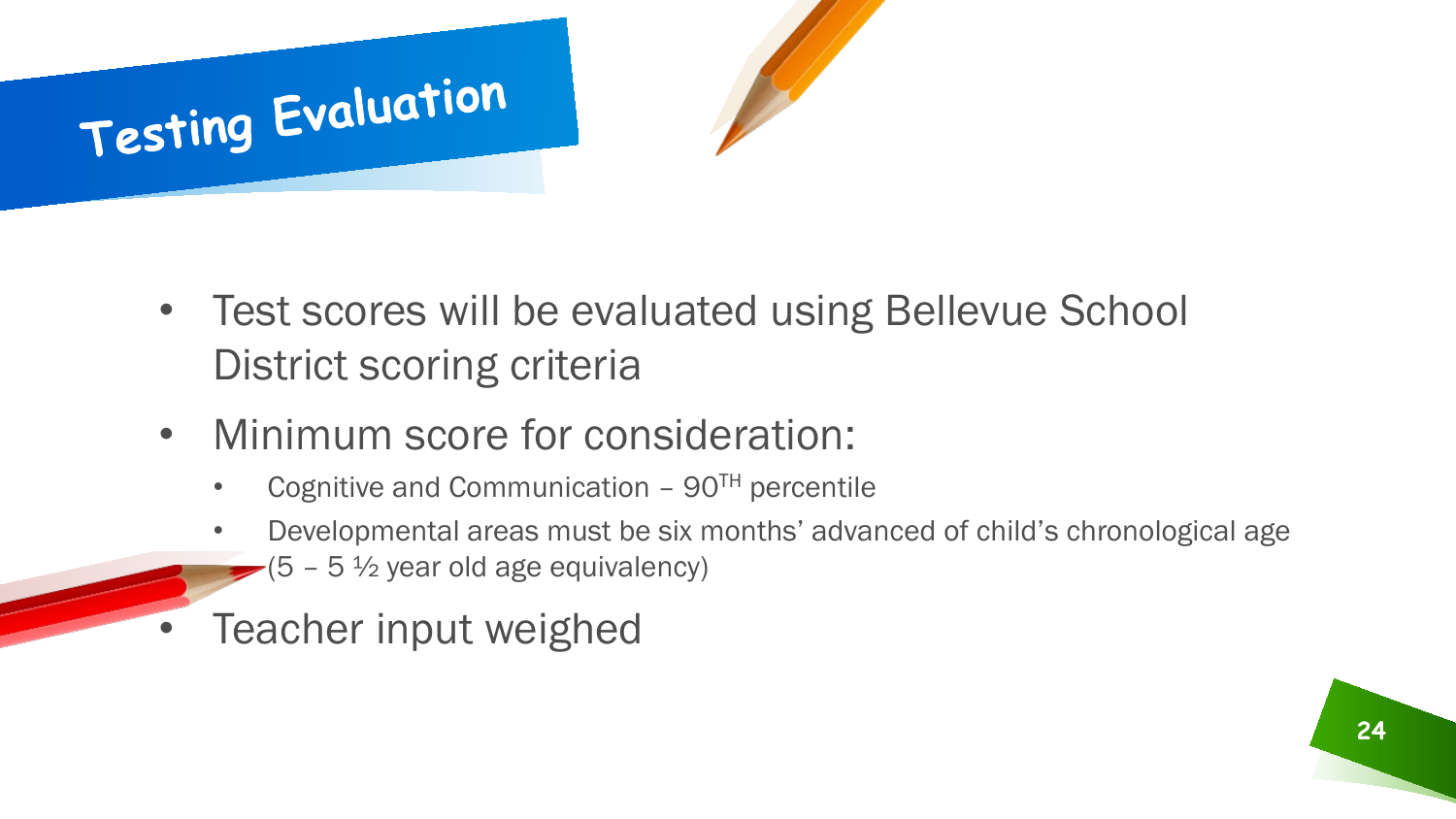



- If recommended, your neighborhood school will be notified
- You will need to take the acceptance letter and register your child for kindergarten at your neighborhood school
- The school's Guidance Team will monitor your child's progress (4-6 week trial period)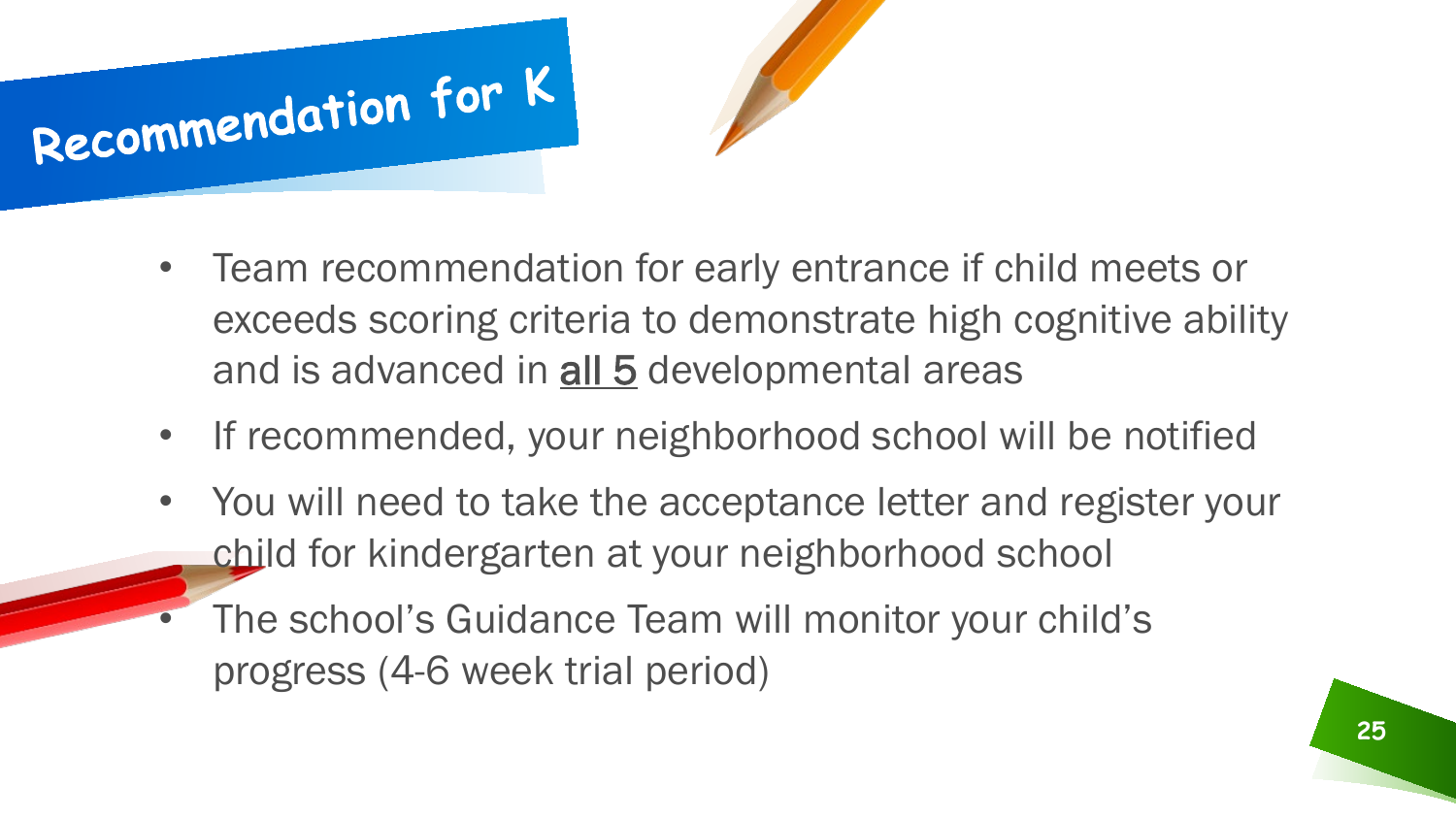

• Parents will be sent via email the testing results and team recommendation within 1 week of testing date



**26**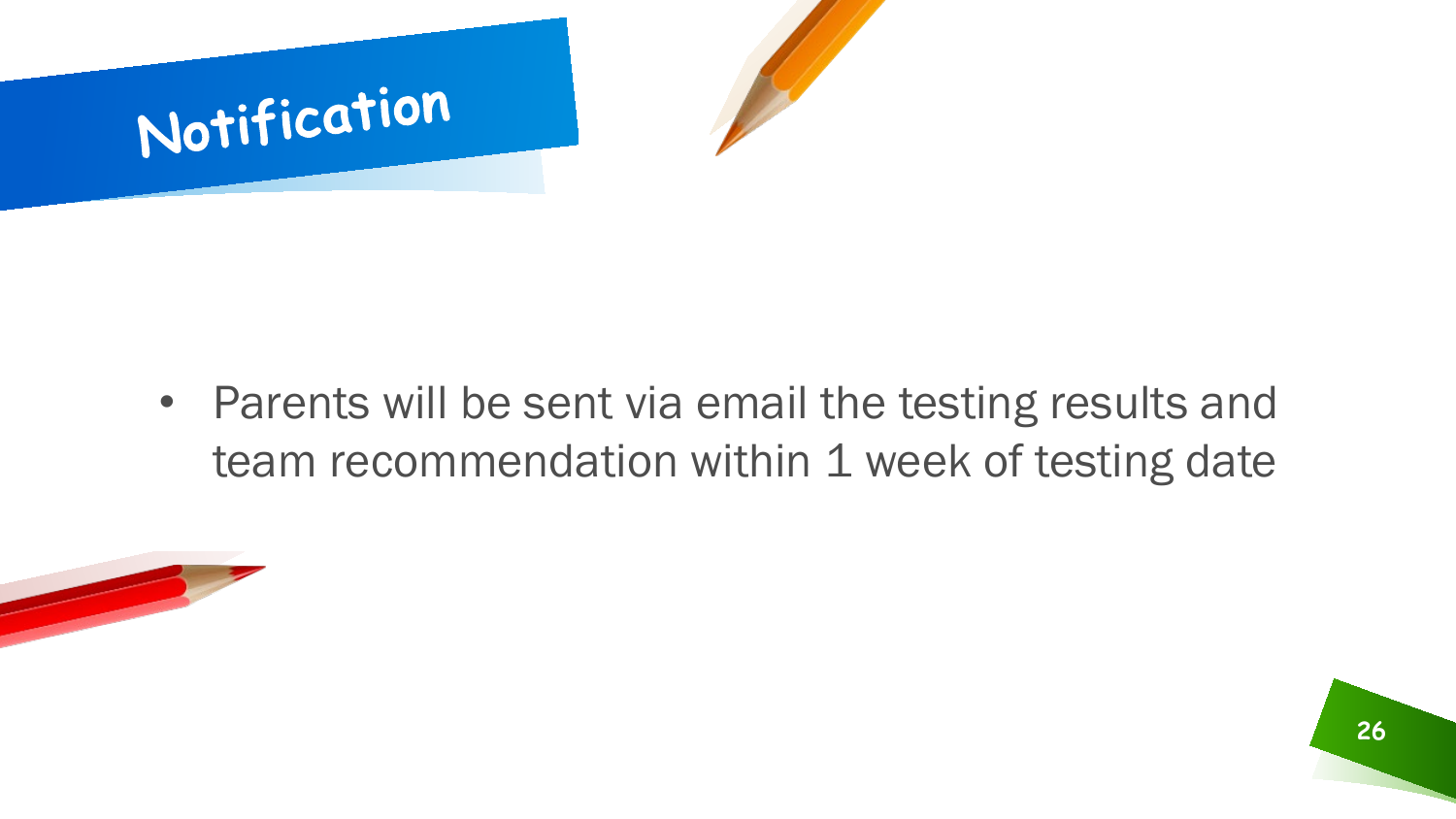





**27**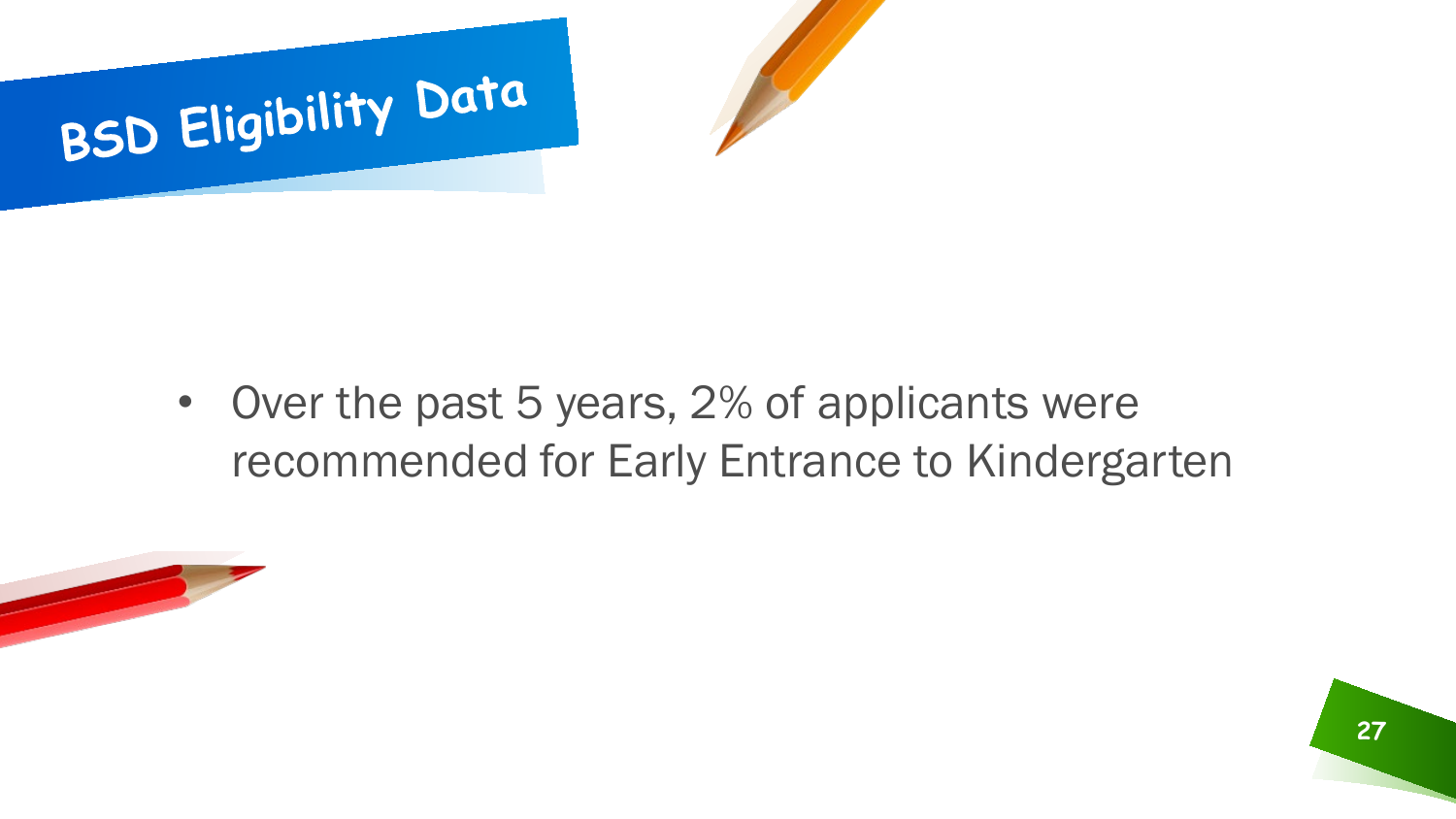

- Process for appeal
- A written appeal letter can be submitted to Debbie Brandt, [\(brandtd@bsd405.org\)](mailto:brandtd@bsd405.org), EEK Scheduling/Testing Coordinator, within 14 school days of the decision
- An appeal committee will review the appeal and make final recommendation
	- Children can only complete BSD testing for Early Entrance one time
- Illness will not be considered a valid reason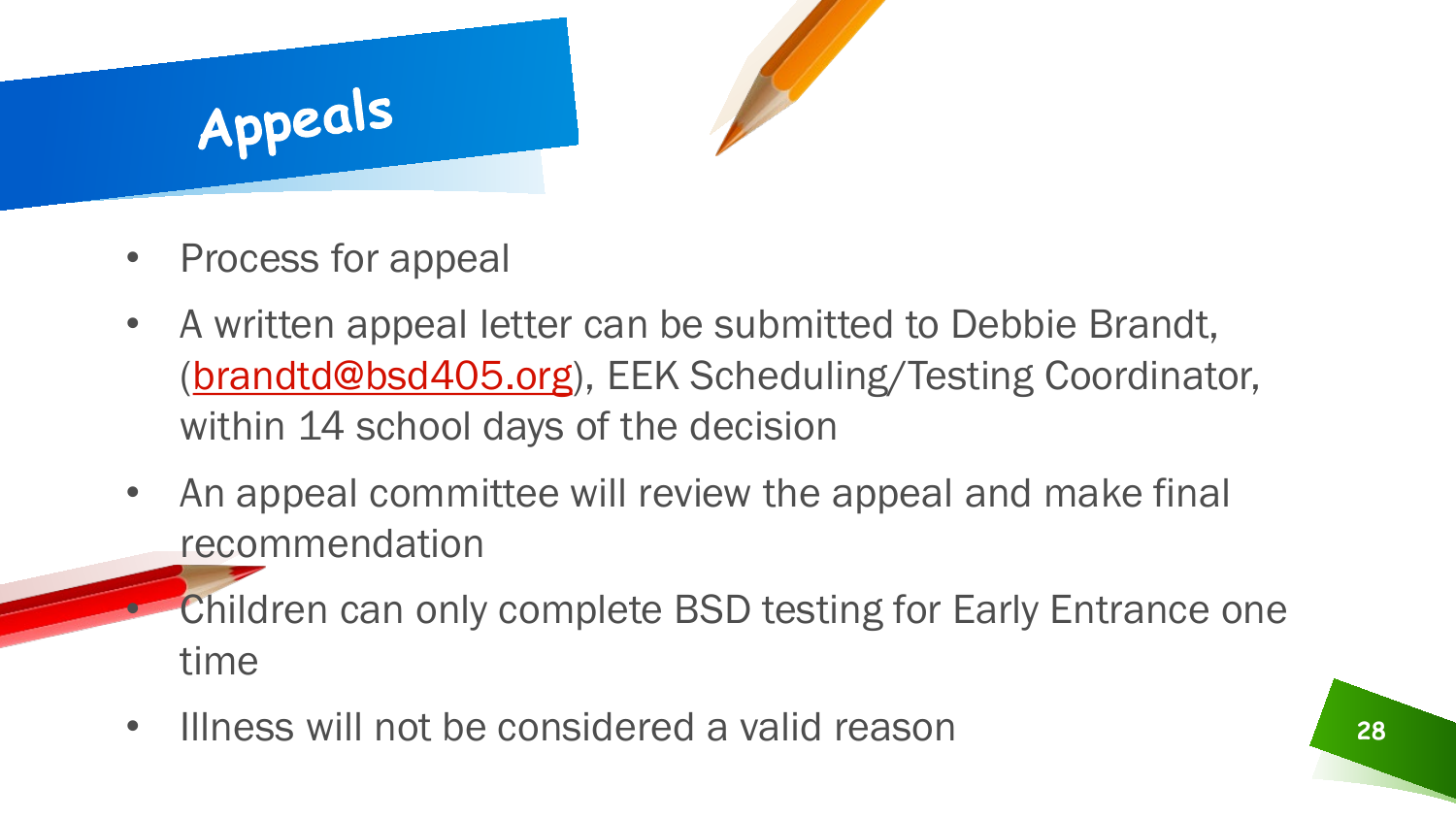



| <b>DATE</b>                        | <b>ACTION ITEM</b>                                                                                                                                                                                                                                                                                                                                                                      |
|------------------------------------|-----------------------------------------------------------------------------------------------------------------------------------------------------------------------------------------------------------------------------------------------------------------------------------------------------------------------------------------------------------------------------------------|
| July 10th                          | Download Early Entrance Kindergarten (EEK) Application Packet, online                                                                                                                                                                                                                                                                                                                   |
| August 15 <sup>th</sup> (midnight) | 1. Parent Checklist DUE – included in the EEK Application Packet<br>EEK Application DUE – included in the EEK Application Packet<br>Parent Questionnaire DUE - included in the EEK Application Packet<br>3.<br>Personal Check/Money Order DUE - \$75<br>4.<br>Residency Established with the Preschool Office DUE - instructions included in the<br>5.<br><b>EEK Application Packet</b> |
| August 16th                        | SEL Assessment & Teacher Questionnaire will be sent out to preschool provider via email                                                                                                                                                                                                                                                                                                 |
| August 22nd                        | <b>SEL Assessments &amp; Teacher Questionnaire DUE</b>                                                                                                                                                                                                                                                                                                                                  |
| August 24th                        | Parent letters will be emailed both to those who meet the SEL Benchmarks and will<br>require further testing AND to those who did not meet the SEL Benchmarks                                                                                                                                                                                                                           |
| Last week in August                | Further testing times will be scheduled for those that meet the SEL Benchmarks                                                                                                                                                                                                                                                                                                          |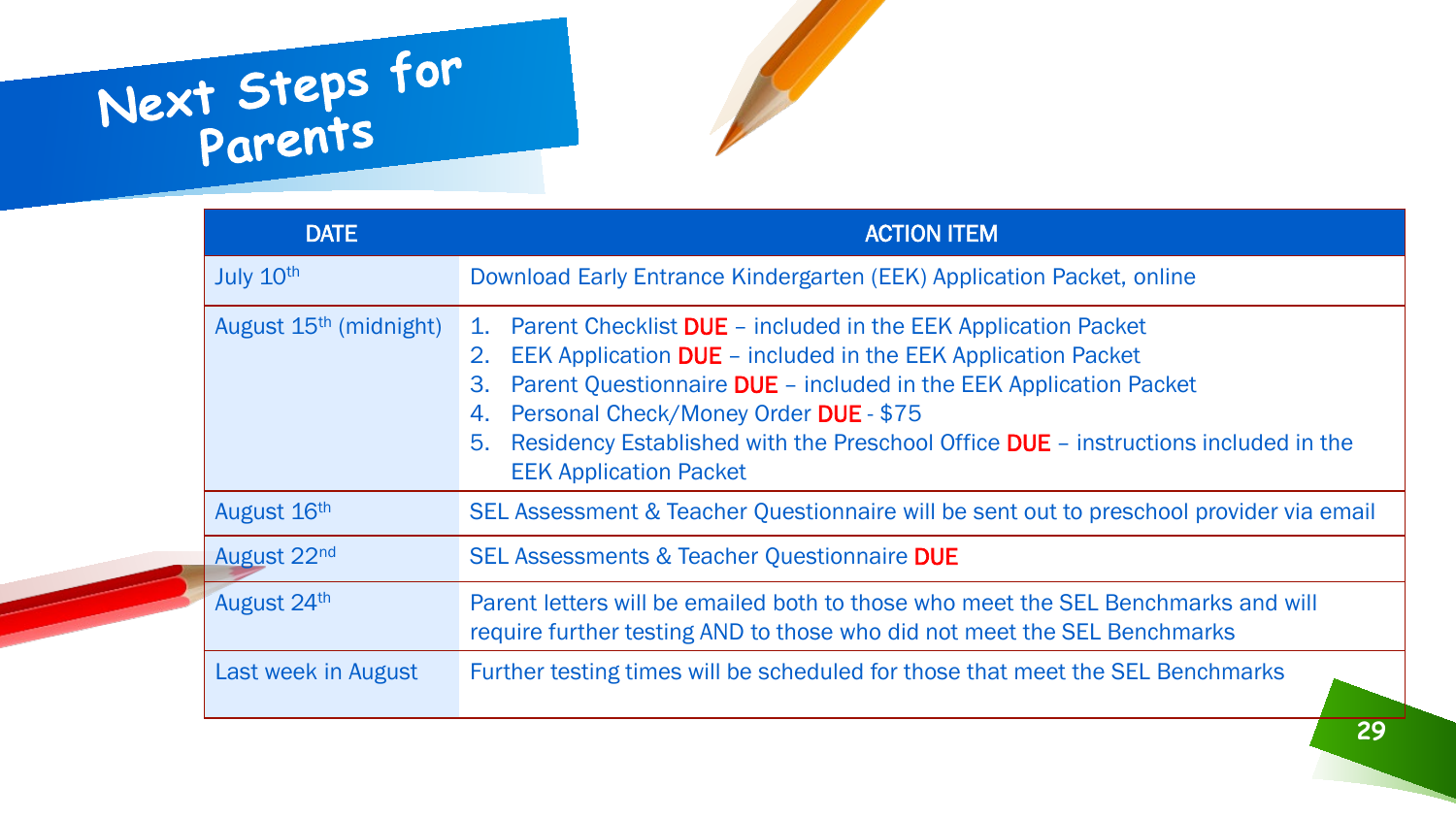## Questions?

#### Please contact

Website: [www.bsd405.org/eek](http://www.bsd405.org/eek)

Email: EEK@BSD405.ORG